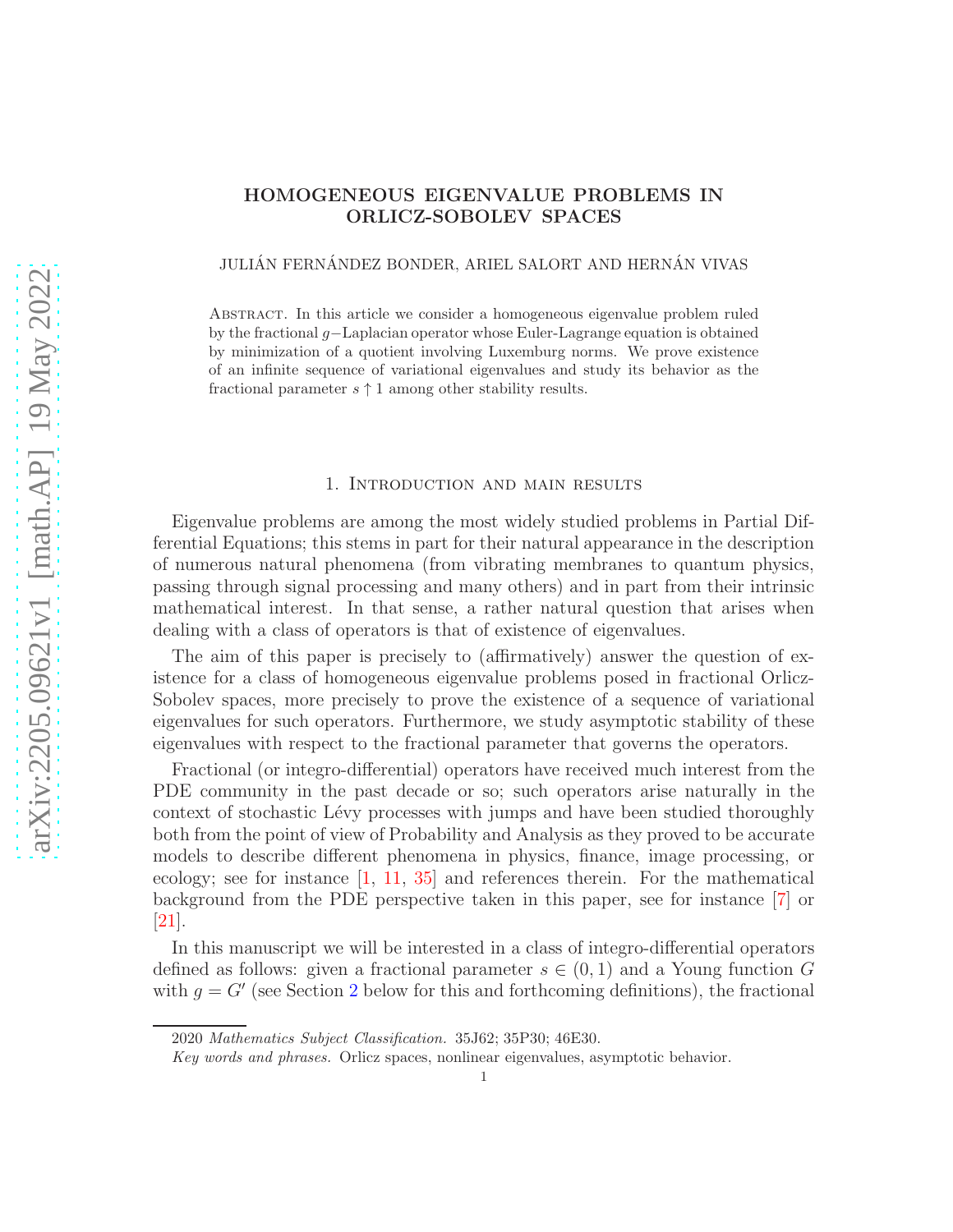<span id="page-1-2"></span>g−Laplacian operator is defined as

$$
(-\Delta_g)^s u := \text{p.v.}(1-s) \int_{\mathbb{R}^n} g(|D_s u|) \frac{D_s u}{|D_s u|} \frac{dy}{|x-y|^{n+s}},
$$

where  $D_s u(x, y) := \frac{u(x) - u(y)}{|x - y|^s}$  and p.v. stands for principal value, needed due to the singularity of the integrand. This operator, as well as the natural fractional Orlicz-Sobolev spaces where to define it, were introduced and studied in [\[12\]](#page-23-3) (see also [\[2\]](#page-22-1)).

This fractional g–Laplacian,  $(-\Delta_g)^s$  is the natural operator to consider when studying non-local problems with a behavior more general than a power, and it has shown to be of much interest in the recent years, see for instance [\[16,](#page-23-4) [22,](#page-23-5) [29\]](#page-24-1). In particular, the articles [\[4,](#page-22-2) [33,](#page-24-2) [34,](#page-24-3) [17\]](#page-23-6) deal with the eigenvalue problem associated to  $(-\Delta_g)$ <sup>s</sup> for *s* ∈ (0, 1) in a bounded domain  $Ω ⊂ ℝ<sup>n</sup>$ , i.e.

$$
\begin{cases}\n(-\Delta_g)^s u = \lambda^s g(|u|) \frac{u}{|u|} & \text{in } \Omega\\ u = 0 & \text{in } \mathbb{R}^n \setminus \Omega.\n\end{cases}
$$
\n(1.1)

(The superscript s in  $\lambda^s$  refers to the order of differentiation, it is not a power.)

The natural variational approach to study problems as [\(1.1\)](#page-1-0) is to consider critical points of the non-homogeneous Rayleigh type quotient

<span id="page-1-1"></span><span id="page-1-0"></span>
$$
\frac{(1-s)\iint_{\mathbb{R}^n\times\mathbb{R}^n} G(|D_s u|) d\mu}{\int_{\Omega} G(|u|) dx},
$$
\n(1.2)

where  $d\mu = |x - y|^{-n} dx dy$ .

One of the main difficulties when dealing with eigenvalue problems in Orlicz-Sobolev spaces is precisely the lack of homogeneity and, as a consequence, the fact that multiplication by constants is not a closed operation (see for instance [\[4,](#page-22-2) [20,](#page-23-7) [23,](#page-23-8) [33,](#page-24-2) [34\]](#page-24-3) and compare with [\[13,](#page-23-9) [26,](#page-23-10) [27,](#page-23-11) [30\]](#page-24-4) for the homogeneous counterpart). This leads to the loss of the simplicity property of eigenvalues, and in general, an eigenfunction times a constant may not be an eigenfunction. In particular, eigenvalues in [\(1.2\)](#page-1-1) may not be simple and they highly depend on the energy level of the normalization,  $\int_{\Omega} G(|u|) dx = \alpha$ ; different normalizations may lead to different eigenvalues which are not easily compared. The behavior with respect to  $\alpha$  for such problems is in fact an intriguing open question even for local operators.

In order to recover some of these spectral properties of homogeneous operators such as the fractional p–Laplacian, Franzina and Lindqvist proposed in [\[19\]](#page-23-12) minimizing a quotient of norms instead of one involving modulars for the case of the variable exponent Sobolev spaces  $W_0^{1,p(x)}$  ${\mathcal C}^{1,p(x)}_{0}(\Omega).$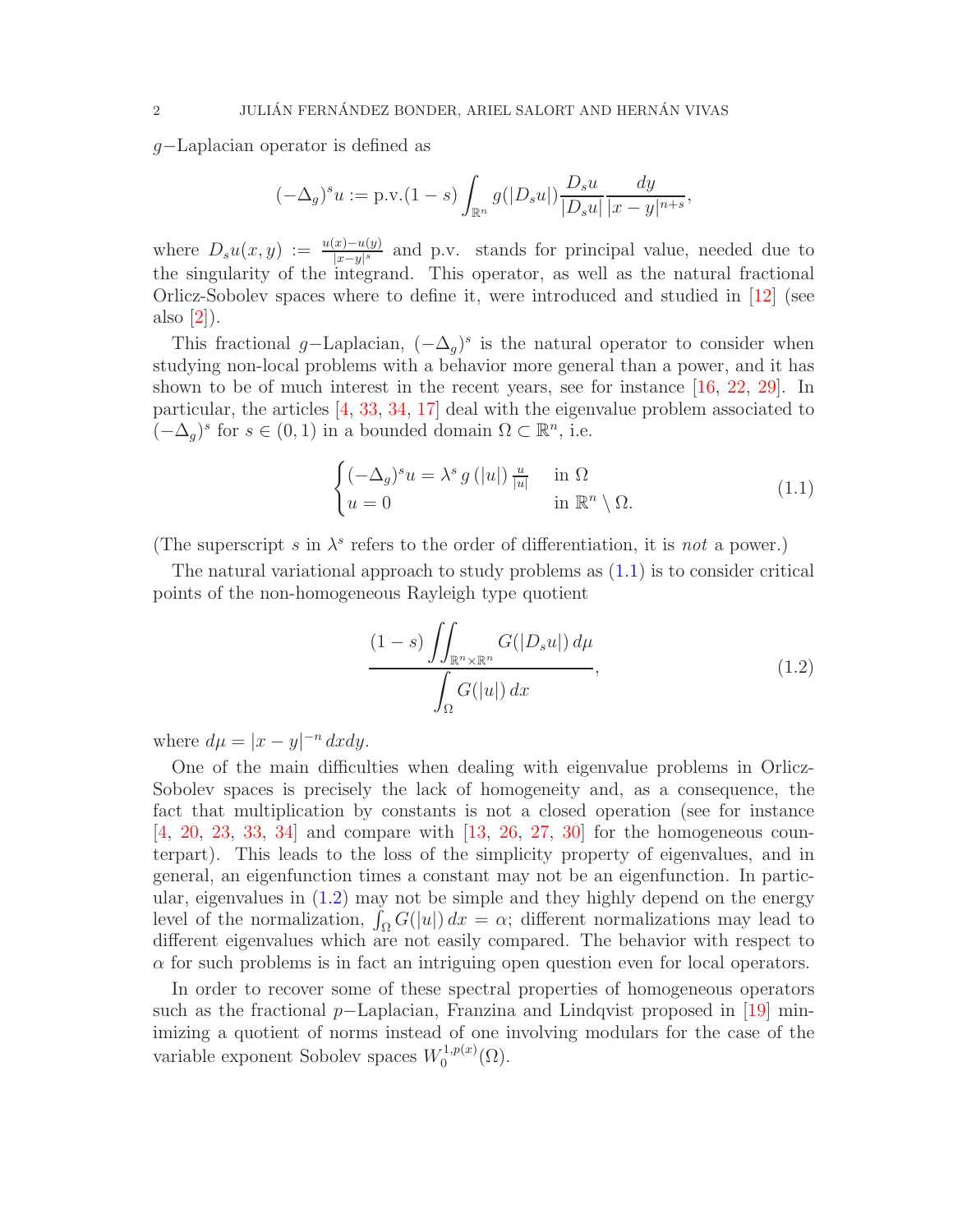<span id="page-2-3"></span>In this manuscript we propose to study the following nonlocal (1−homogeneous) Rayleigh-type quotient:

<span id="page-2-0"></span>
$$
\mathcal{J}_s(u) := \begin{cases} \frac{[u]_{s,G}}{\|u\|_G} & \text{if } s \in (0,1) \\ \frac{\|\nabla u\|_G}{\|u\|_G} & \text{if } s = 1, \end{cases}
$$
(1.3)

where  $\|\cdot\|_G$  and  $[\cdot]_{s,G}$  stand for the Luxemburg norm in  $L^G(\Omega)$  and seminorm in  $W^{s,G}_{0}$  $\mathcal{O}_0^{s,G}(\Omega)$ , respectively. See Section [2](#page-4-0) for a precise definition.

Notice that the homogeneity of the quotient in [\(1.3\)](#page-2-0) implies that eigenvalues are independent of the energy level chosen to perform the minimization (in particular, we can and often will assume  $||u||_G = 1$ .

In fact, one of our main result (Theorem [4.1\)](#page-9-0) is that a sequence of eigenvalues given by critical points of  $\mathcal{J}_s$  actually exists.

The choice of the quotient that makes the problem homogeneous derives in an eigenvalue problem for an operator different than the usual fractional  $q$ −Laplacian studied in the upper cited papers. Here, we are lead to consider the non-local nonstandard growth homogeneous operator  $\mathcal{L}_s$ :  $W_0^{s,G}$  $C_0^{s,G}(\Omega) \rightarrow \left(W_0^{s,G}\right)$  $C_0^{s,G}(\Omega)$ <sup>\*</sup> defined as

<span id="page-2-2"></span>
$$
\mathcal{L}_{s}u := \begin{cases}\n(1-s)\int_{\mathbb{R}^{n}} g\left(\frac{|D_{s}u|}{[u]_{s,G}}\right) \frac{D_{s}u}{|D_{s}u|} \frac{dy}{|x-y|^{n+s}} & \text{when } s \in (0,1), \\
-\text{div}\left(g\left(\frac{|\nabla u|}{\|\nabla u\|_{G}}\right) \frac{\nabla u}{|\nabla u|}\right) & \text{when } s = 1\n\end{cases}
$$
\n(1.4)

and, given a bounded Lipschitz domain  $\Omega \subset \mathbb{R}^n$ , we consider the homogeneous counterpart of  $(1.1)$  given by

<span id="page-2-1"></span>
$$
\begin{cases}\n\mathcal{L}_s u = \lambda^s \, g\left(\frac{|u|}{\|u\|_G}\right) \frac{u}{|u|} & \text{in } \Omega \\
u = 0 & \text{in } \mathbb{R}^n \setminus \Omega.\n\end{cases} \tag{1.5}
$$

Therefore, we say that  $\lambda^s$  is an eigenvalue of [\(1.5\)](#page-2-1) with eigenfunction  $u \in W_0^{s,G}$  $\mathfrak{g}_{0}^{s,G}(\Omega)$ if u is a nontrivial weak solution to  $(1.5)$ . We prove in Theorem [3.1](#page-5-0) that critical points of  $\mathcal{J}_s$  are precisely the (weak) solutions of  $(1.5)$  and hence eigenvalues of  $(1.5)$ are the critical values of  $\mathcal{J}_s$ .

A further interesting question when dealing with fractional operators and/or spaces is the asymptotic behavior as the fractional parameter s approaches 1; this was the main point of interest in the seminal paper by Bourgain, Brezis and Mironescu [\[5\]](#page-23-13) and was one of the issues tackled in [\[12\]](#page-23-3), and has been a widely studied in different scenarios, see for instance [\[3,](#page-22-3) [6,](#page-23-14) [15,](#page-23-15) [31\]](#page-24-5).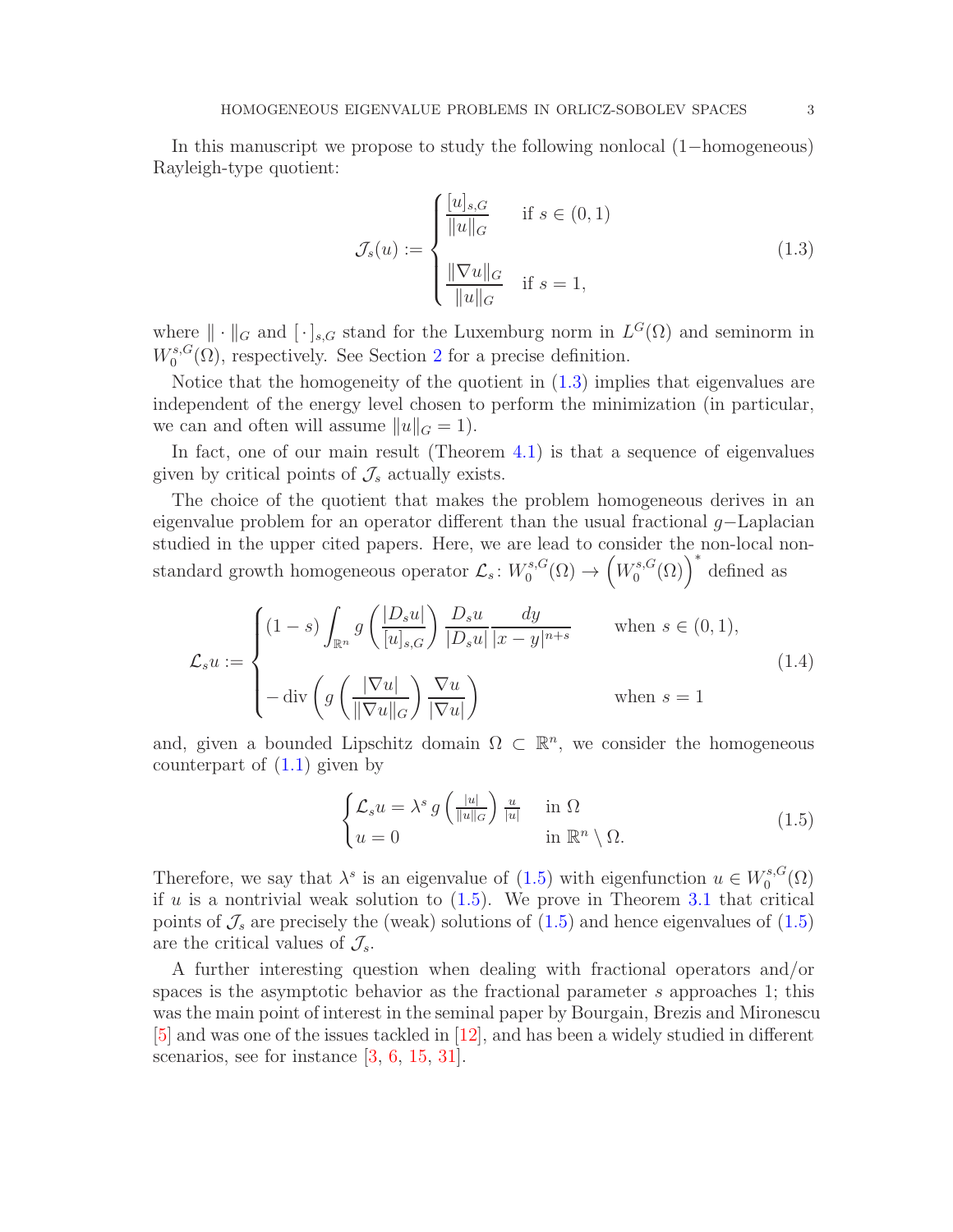In this direction, we prove stability of solutions of equations involving the operator  $\mathcal{L}_s$  as the fractional parameter s goes to 1 (see Theorem [5.1\)](#page-16-0). More precisely, if we assume that  $u_s \in W_0^{s,G}$  $\binom{s}{0}$  is a weak solution of the problem

$$
\begin{cases} \mathcal{L}_s u = f_s(x, \frac{u}{\|u\|_G}) & \text{in } \Omega \\ u = 0 & \text{in } \mathbb{R}^n \setminus \Omega, \end{cases}
$$

with  $f_s(x, z)$  satisfying a suitable growth behavior on |z| and converging to some  $f = f(x, z)$ , we show that any accumulation point u of the family  $\{u_s\}_s$  in the  $L^G(\Omega)$  – topology (as  $s \uparrow 1$ ) verifies that  $u \in W_0^{1,G}$  $_{0}^{1, G}(\Omega)$  and it is a weak solution of the limit equation

$$
\begin{cases} \bar{\mathcal{L}}_1 u = f(x, \frac{u}{\|u\|_g}) & \text{in } \Omega\\ u = 0 & \text{on } \partial\Omega \end{cases}
$$

where  $\bar{\mathcal{L}}_1$  is the operator defined [\(1.4\)](#page-2-2) with g replaced by  $\bar{g} = \bar{G}'$  and  $\bar{G}$  is a suitable limit Young function (equivalent to G). See [\(5.3\)](#page-16-1) for the precise definition of  $\overline{G}$ .

As a consequence, this enables us to deal with the stability of Dirichlet eigenvalues of  $\mathcal{L}_s$ : if  $\lambda^s$  is an eigenvalue of  $(1.5)$  and  $\lambda^1$  is an accumulation point of the family  $\{\lambda^s\}_{s>0}$  when  $s \uparrow 1$ , then in Corollary [5.6](#page-19-0) we prove that  $\lambda^1$  is an eigenvalue of the limit equation

<span id="page-3-0"></span>
$$
\begin{cases} \bar{\mathcal{L}}_1 u = \lambda^1 \, g\left(\frac{|u|}{\|u\|_G}\right) \frac{u}{|u|} & \text{in } \Omega\\ u = 0 & \text{on } \partial\Omega. \end{cases} \tag{1.6}
$$

To complete the stability results we refine this result on eigenvalues and analyze the behavior of each variational eigenvalue  $\lambda_k^s$  when the fractional parameter  $s \uparrow 1$ . The techniques needed for this analysis involve some Gamma-convergence results for the corresponding Rayleigh quotients (see Theorem [5.7\)](#page-20-0) and we are able to show that  $\lambda_k^s \to \lambda_k^1$  as  $s \uparrow 1$  where the  $\lambda_k^s$  is the  $k^{th}$  variational eigenvalue of  $(1.5)$  and  $\lambda_k^1$ is the  $k^{th}$  variational eigenvalue of  $(1.6)$ . This is the content of Corollary [5.8.](#page-22-4)

A technical but somewhat interesting remark on this theorem is the following: our hypotheses in Lemma [4.3](#page-9-1) would constraint the cases in which the existence of a sequence eigenvalues for local operators  $(s = 1)$  can be obtained; indeed in that lemma we require  $G(\sqrt{t})$  to be convex for  $s = 1$ , whereas in the fractional scenario we include the case where  $g'$  is decreasing as well, which is an exclusive (although not complementary) requirement. However, the stability result ensures that taking the limit over the existent fractional eigenvalues we get the existence local eigenvalues, thus bypassing this technical difficulty.

The paper is organized as follows: in Section [2](#page-4-0) we give some preliminary definitions. The Euler-Lagrange equation (Theorem [3.1\)](#page-5-0) is derived in Section [3.](#page-5-1) Section [4](#page-9-2) is devoted to the proof of the existence of a sequence of variational eigenvalues, that is Theorem [4.1.](#page-9-0) Finally, we dedicate Section [5](#page-15-0) to prove the stability results.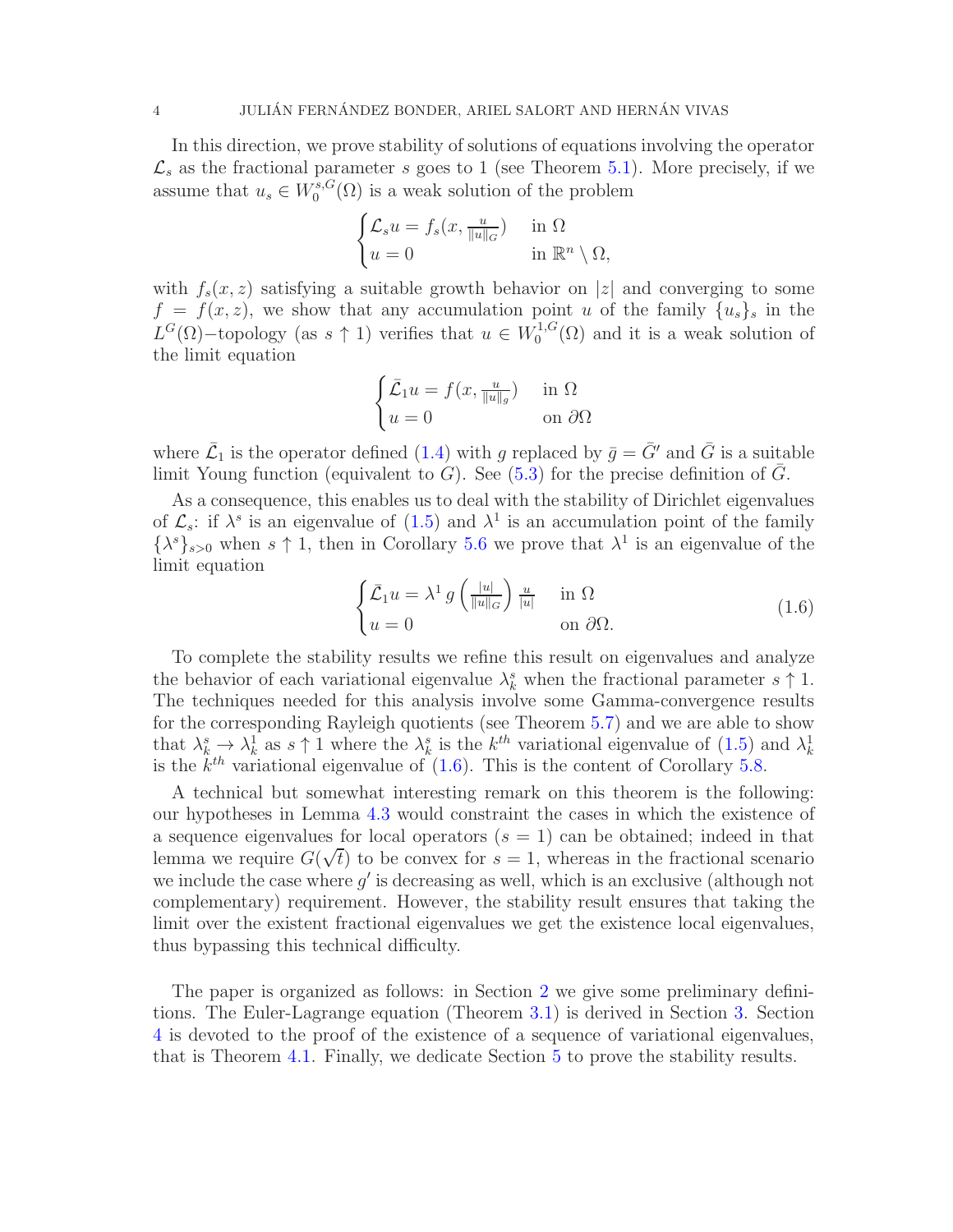# 2. Preliminaries

<span id="page-4-0"></span>In this section we present some preliminary definitions needed for the rest of the paper.

2.1. Young functions. Throughout this article  $G$  will denote a so-called Young function, that is, an application from  $[0, \infty)$  into itself such that  $G'(t) = g(t)$  where q is a right-continuous function defined on  $[0, \infty)$  and which is positive in  $(0, \infty)$ , vanishes at zero, is non-decreasing on  $(0, \infty)$ , and diverges when  $t \to \infty$ .

In fact, we will further assume that Young functions satisfy the following growth condition: there exist constants  $1 < p^- < p^+ < \infty$ 

<span id="page-4-2"></span>
$$
p^{-} - 1 \le \frac{tg'(t)}{g(t)} \le p^{+} - 1, \quad t > 0.
$$
 (2.1)

From this inequality we immediately get

<span id="page-4-1"></span>
$$
p^{-} \le \frac{tg(t)}{G(t)} \le p^{+},\tag{2.2}
$$

and these two inequalities together in turn give

<span id="page-4-4"></span>
$$
p^{-}(p^{-}-1)G(t) \le t^{2}g'(t) \le p^{+}(p^{+}-1)G(t),
$$
\n(2.3)

which will be used later.

Further, condition  $(2.2)$  ensures that both a Young function G and its complementary function  $\tilde{G}$  defined as

$$
\tilde{G}(t) := \sup\{tw - G(w) \colon w > 0\}
$$

satisfy the so-called  $\Delta_2$  condition, i.e.,

$$
G(2t) \le CG(t), \qquad \tilde{G}(2t) \le \tilde{C}\tilde{G}(t), \qquad t \ge 0.
$$

We note also that the Young inequality

$$
tw \leq G(t) + \tilde{G}(w)
$$

holds for  $t, w > 0$ . It can further be shown that equality holds when  $w = g(t)$ . From this, the following inequality is easy to show:

<span id="page-4-3"></span>
$$
\tilde{G}(g(t)) \le (p^+ - 1)G(t). \tag{2.4}
$$

Finally, a structural (technical) condition is needed to ensure the uniform monotonicity of the funcitonals, needed for proving existence: either

 $G(\sqrt{t})$  is a convex function or  $g'(t)$  is a decreasing function.

Observe that in the case of powers, i.e.,  $G(t) = t^p$ , these conditions correspond to  $p > 2$  or  $1 < p < 2$ , respectively. For a general Young function, although these conditions are exclusive, they are not complementary. This issue is left as a rather subtle open question.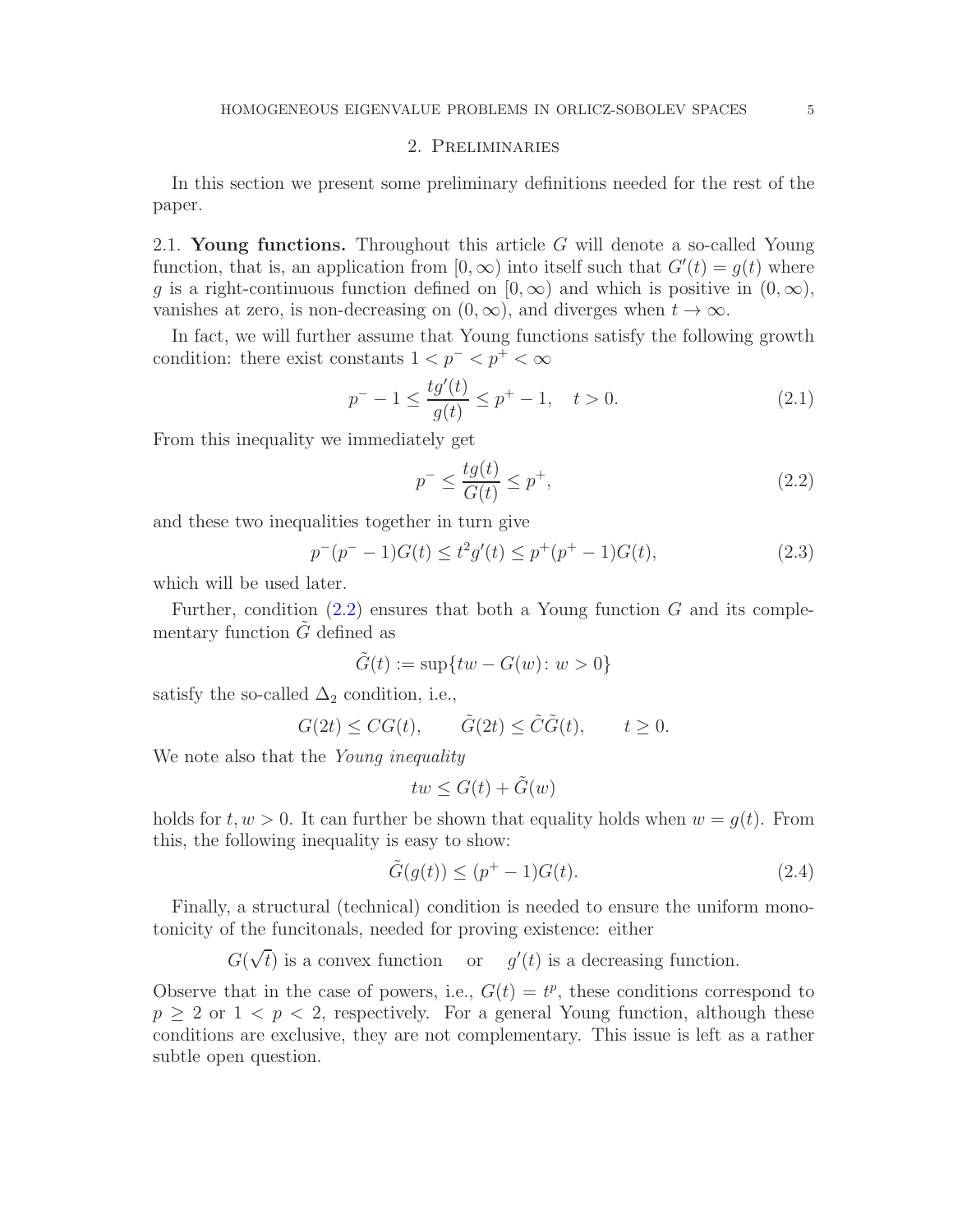<span id="page-5-4"></span>2.2. Fractional Orlicz-Sobolev spaces. The functional setting in this manuscript will be the suitable fractional Orlicz-Sobolev spaces  $W_0^{s,G}$  $\mathcal{O}_0^{s,G}(\Omega)$  which were recently defined by the first and second authors, see [\[12\]](#page-23-3). In this context, we have the modulars

$$
\Phi_G(u) := \int_{\Omega} G(|u|) dx
$$
  

$$
\Phi_{s,G}(u) := (1-s) \iint_{\mathbb{R}^n \times \mathbb{R}^n} G(|D_s u(x, y)|) d\mu, s \in (0, 1)
$$
  

$$
\Phi_{1,G}(u) := \int_{\Omega} G(|\nabla u|) dx
$$

with

$$
D_s u(x, y) := \frac{u(x) - u(y)}{|x - y|^s}
$$
 and 
$$
d\mu := \frac{dxdy}{|x - y|^n}.
$$

Moreover,  $\|\cdot\|_G$  will denote the Luxemburg norm

$$
||u||_G := \inf \left\{ \tau > 0 \colon \Phi_G \left( \frac{u}{\tau} \right) \le 1 \right\}
$$

and the *Gagliardo seminorm*  $[\cdot]_{s,G}$  is given by

$$
[u]_{s,G} := \inf \left\{ \tau > 0 \colon \Phi_{s,G}\left(\frac{u}{\tau}\right) \le 1 \right\}.
$$

<span id="page-5-1"></span>We refer the reader to [\[12\]](#page-23-3) for the common structural properties of such spaces (see also  $[2]$ ).

# 3. The Euler-Lagrange equation

In this section we derive the Euler-Lagrange equation satisfied by the critical points of  $\mathcal{J}_s$ . We introduce some notations that will be helpful in this section and in the remaining of the paper. Given an Orlicz function  $G$ , and a fractional parameter  $s \in (0, 1]$ , we define the functionals

$$
\mathcal{I}(u) = ||u||_G,\tag{3.1}
$$

$$
\mathcal{H}_s(u) = \begin{cases} [u]_{s,G} & \text{if } s \in (0,1) \\ \|\nabla u\|_G & \text{if } s = 1. \end{cases} \tag{3.2}
$$

Observe that the (homogeneous) Rayleigh quotient  $\mathcal{J}_s$  can then be written as

<span id="page-5-3"></span><span id="page-5-2"></span>
$$
\mathcal{J}_s(u) = \frac{\mathcal{H}_s(u)}{\mathcal{I}(u)}.
$$

The main result of this section is the following

<span id="page-5-0"></span>**Theorem 3.1.** Let G be an Orlicz function satisfying  $(2.2)$  and let  $s \in (0,1]$  be a fractional parameter. Then  $u \in W_0^{s,G}$  $\mathcal{O}_0^{s,G}(\Omega)$  is a critical point of  $\mathcal{J}_s$  if and only if u is a weak solution to the Euler-Lagrange equation [\(1.5\)](#page-2-1).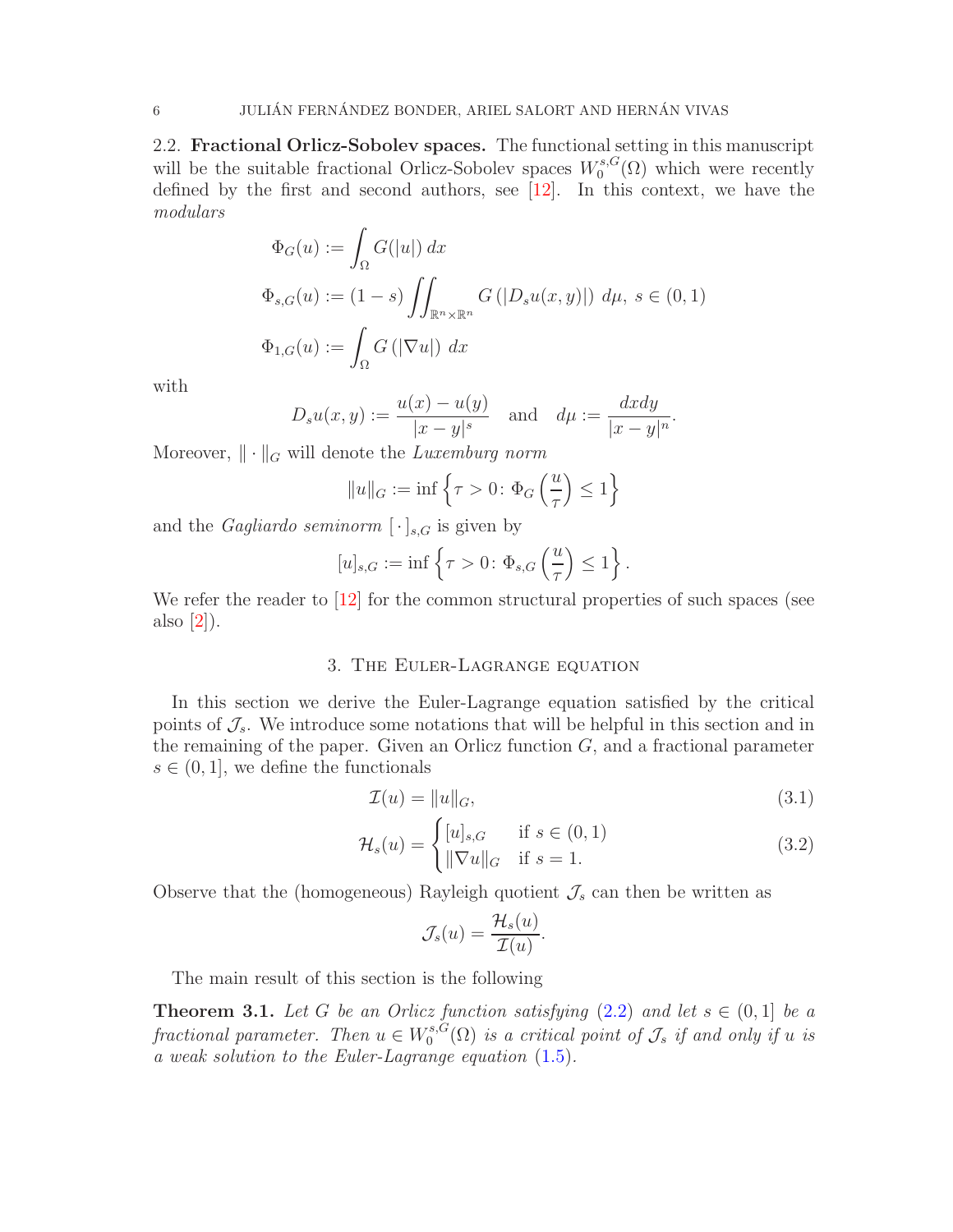<span id="page-6-6"></span>We first give some non-rigorous heuristic: for  $s \in (0,1]$  let u be critical point of  $\mathcal{J}_s$  and define  $w_{\varepsilon} := u + \varepsilon v$  for  $v \in C_c^{\infty}(\Omega)$ . We compute

$$
0 = \frac{d}{d\varepsilon} \mathcal{J}_s(w_\varepsilon) \Big|_{\varepsilon=0} = \frac{d}{d\varepsilon} \frac{\mathcal{H}_s(w_\varepsilon)}{\mathcal{I}(w_\varepsilon)} \Big|_{\varepsilon=0}
$$
  
= 
$$
\frac{\mathcal{I}(w_\varepsilon) \langle \mathcal{H}'_s(w_\varepsilon), v \rangle - \mathcal{H}_s(w_\varepsilon) \langle \mathcal{I}'(w_\varepsilon), v \rangle}{(\mathcal{I}(w_\varepsilon))^2} \Big|_{\varepsilon=0}
$$
  
= 
$$
\frac{\mathcal{I}(u) \langle \mathcal{H}'_s(u), v \rangle - \mathcal{H}_s(u) \langle \mathcal{I}'(u), v \rangle}{(\mathcal{I}(u))^2}
$$

so the necessary condition is

<span id="page-6-4"></span><span id="page-6-3"></span><span id="page-6-0"></span>
$$
\frac{\langle \mathcal{H}_s'(u), v \rangle}{\mathcal{H}_s(u)} = \frac{\langle \mathcal{I}'(u), v \rangle}{\mathcal{I}(u)}.
$$
\n(3.3)

To formalize [\(3.3\)](#page-6-0) we have to show that  $\mathcal{H}_s$ ,  $s \in (0,1]$  and  $\mathcal I$  are Fréchet differentiable and compute their derivatives.

<span id="page-6-5"></span>**Proposition 3.2.** Let G be an Orlicz function satisfying  $(2.2)$  and  $s \in (0,1]$  be a fractional parameter. Let  $\mathcal{I}: L^G(\Omega) \to \mathbb{R}$  and  $\mathcal{H}_s: W_0^{s,G}$  $\mathcal{O}_0^{s,G}(\Omega) \to \mathbb{R}$  be the functionals defined in [\(3.1\)](#page-5-2) and [\(3.2\)](#page-5-3) resepectively. Then  $\mathcal I$  and  $\mathcal H_s$  are differentiable away from 0 and their derivatives are given by

$$
\langle \mathcal{I}'(u), v \rangle = \int_{\Omega} g\left(\frac{|u|}{\|u\|_{G}}\right) \frac{uv}{|u|} dx, \tag{3.4}
$$
\n
$$
\langle \mathcal{H}'_{s}(u), v \rangle = \begin{cases} (1-s) \iint_{\mathbb{R}^{n} \times \mathbb{R}^{n}} g\left(\frac{|D_{s}u|}{[u]_{s,G}}\right) \frac{D_{s}u}{|D_{s}u|} D_{s}v d\mu, & \text{if } s \in (0,1) \end{cases} \tag{3.5}
$$

$$
\int_{\Omega} g\left(\frac{|\nabla u|}{\|\nabla u\|_{G}}\right) \frac{\nabla u \cdot \nabla v}{|\nabla u|} dx, \qquad \text{if } s = 1
$$

*Proof.* Let us deal first with the case  $s = 1$ .

Observe that for  $a, b \in \mathbb{R}$  we have that

$$
G(|b|) - G(|a|) = \int_0^1 \frac{d}{dt} G(|t(b-a) + a|) dt
$$
  
=  $(b-a) \int_0^1 g(|t(b-a) + a|) \frac{t(b-a) + a}{|t(b-a) + a|} dt.$  (3.6)

Moreover, by definition of the Luxemburg norm (see [\[24\]](#page-23-16)), for all  $\varepsilon \geq 0$ 

<span id="page-6-2"></span><span id="page-6-1"></span>
$$
\int_{\Omega} G\left(\frac{|\nabla w_{\varepsilon}|}{\mathcal{H}_1(w_{\varepsilon})}\right) dx = 1, \qquad \int_{\Omega} G\left(\frac{|w_{\varepsilon}|}{\mathcal{I}(w_{\varepsilon})}\right) dx = 1
$$
\n(3.7)

Let us first prove the expression for  $\langle \mathcal{I}'(u), v \rangle$ .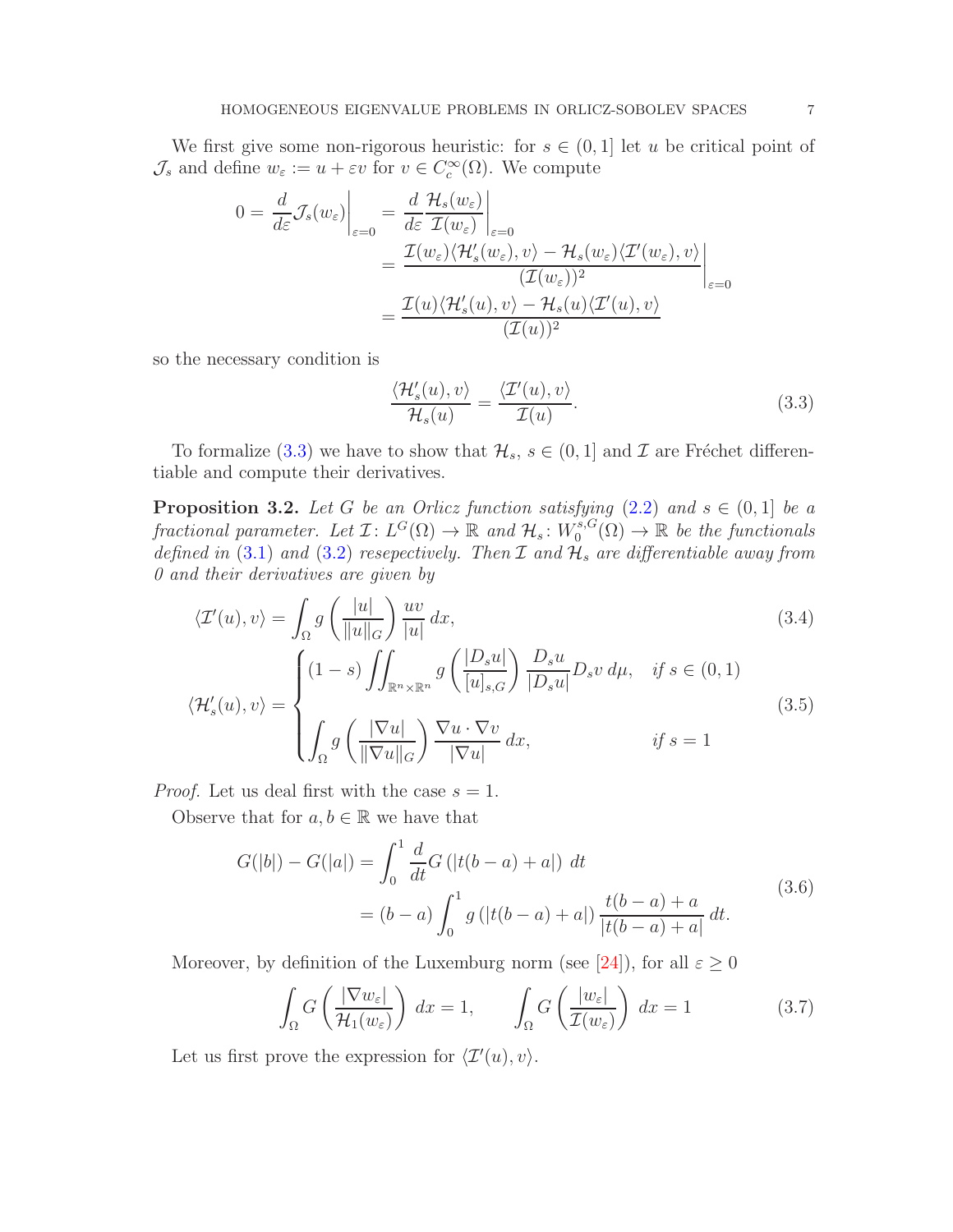Using this with  $b := \frac{w_{\varepsilon}}{\mathcal{I}(w_{\varepsilon})}$  and  $a := \frac{u}{\mathcal{I}(u)}$  together with  $(3.7)$  we can compute

<span id="page-7-0"></span>
$$
0 = \int_{\Omega} G\left(\frac{|w_{\varepsilon}|}{\mathcal{I}(w_{\varepsilon})}\right) dx - \int_{\Omega} G\left(\frac{|u|}{\mathcal{I}(u)}\right) dx
$$
  
= 
$$
\int_{\Omega} \left(\frac{w_{\varepsilon}}{\mathcal{I}(w_{\varepsilon})} - \frac{u}{\mathcal{I}(u)}\right) A(x, \varepsilon) dx
$$
 (3.8)

with

$$
A(x,\varepsilon) := \int_0^1 g\left(\left|t\left(\frac{w_\varepsilon}{\mathcal{I}(w_\varepsilon)} - \frac{u}{\mathcal{I}(u)}\right) + \frac{u}{\mathcal{I}(u)}\right|\right) \frac{t\left(\frac{w_\varepsilon}{\mathcal{I}(w_\varepsilon)} - \frac{u}{\mathcal{I}(u)}\right) + \frac{u}{\mathcal{I}(u)}}{\left|t\left(\frac{w_\varepsilon}{\mathcal{I}(w_\varepsilon)} - \frac{u}{\mathcal{I}(u)}\right) + \frac{u}{\mathcal{I}(u)}\right|} dt.
$$

From [\(3.8\)](#page-7-0) and the definition of  $v_\varepsilon$  we get

$$
\int_{\Omega} \left( \frac{u}{\mathcal{I}(w_{\varepsilon})} - \frac{u}{\mathcal{I}(u)} \right) A(x, \varepsilon) dx = -\varepsilon \int_{\Omega} \frac{\varphi}{\mathcal{I}(w_{\varepsilon})} A(x, \varepsilon) dx
$$

from where

<span id="page-7-1"></span>
$$
\int_{\Omega} \left( \frac{\mathcal{I}(w_{\varepsilon}) - \mathcal{I}(u)}{\varepsilon} \right) \frac{u}{\mathcal{I}(u)} A(x, \varepsilon) dx = \int_{\Omega} \varphi A(x, \varepsilon) dx. \tag{3.9}
$$

Now, since  $v_{\varepsilon} \longrightarrow u$  a.e. as  $\varepsilon \longrightarrow 0^+$ , we deduce that

$$
A(x,\varepsilon) \longrightarrow g\left(\frac{|u|}{\mathcal{I}(u)}\right) \frac{u}{|u|}
$$
 a.e. as  $\varepsilon \to 0^+$ 

so [\(3.9\)](#page-7-1) implies

$$
\frac{\langle \mathcal{T}'(u), v \rangle}{\mathcal{I}(u)} \int_{\Omega} g\left(\frac{|u|}{\mathcal{I}(u)}\right) |u| \, dx = \int_{\Omega} g\left(\frac{|u|}{\mathcal{I}(u)}\right) \frac{uv}{|u|} \, dx
$$

that is

<span id="page-7-2"></span>
$$
\frac{\langle \mathcal{T}'(u), v \rangle}{\mathcal{T}(u)} = \frac{\int_{\Omega} g\left(\frac{|u|}{\|u\|_G}\right) \frac{uv}{|u|} dx}{\int_{\Omega} g\left(\frac{|u|}{\|u\|_G}\right) |u| dx}.
$$

We can reason similarly to get the expression for  $\mathcal{H}'$ . Indeed,

$$
0 = \int_{\Omega} G\left(\frac{|\nabla w_{\varepsilon}|}{\mathcal{H}_1(w_{\varepsilon})}\right) dx - \int_{\Omega} G\left(\frac{|\nabla u|}{\mathcal{H}_1(u)}\right) dx
$$
  
= 
$$
\int_{\Omega} \left(\frac{|\nabla u + \varepsilon \nabla v|}{\mathcal{H}_1(w_{\varepsilon})} - \frac{|\nabla u|}{\mathcal{H}_1(u)}\right) B(x, \varepsilon) dx
$$
 (3.10)

with

$$
B(x,\varepsilon) := \int_0^1 g\left(\left|t\left(\frac{|\nabla w_\varepsilon|}{\mathcal{H}_1(w_\varepsilon)} - \frac{|\nabla u|}{\mathcal{H}_1(u)}\right) + \frac{|\nabla u|}{\mathcal{H}_1(u)}\right|\right) \frac{t\left(\frac{|\nabla w_\varepsilon|}{\mathcal{H}_1(w_\varepsilon)} - \frac{|\nabla u|}{\mathcal{H}_1(u)}\right) + \frac{|\nabla u|}{\mathcal{H}_1(u)}}{\left|t\left(\frac{|\nabla w_\varepsilon|}{\mathcal{H}_1(w_\varepsilon)} - \frac{|\nabla u|}{\mathcal{H}_1(u)}\right) + \frac{|\nabla u|}{\mathcal{H}_1(u)}\right|} dt.
$$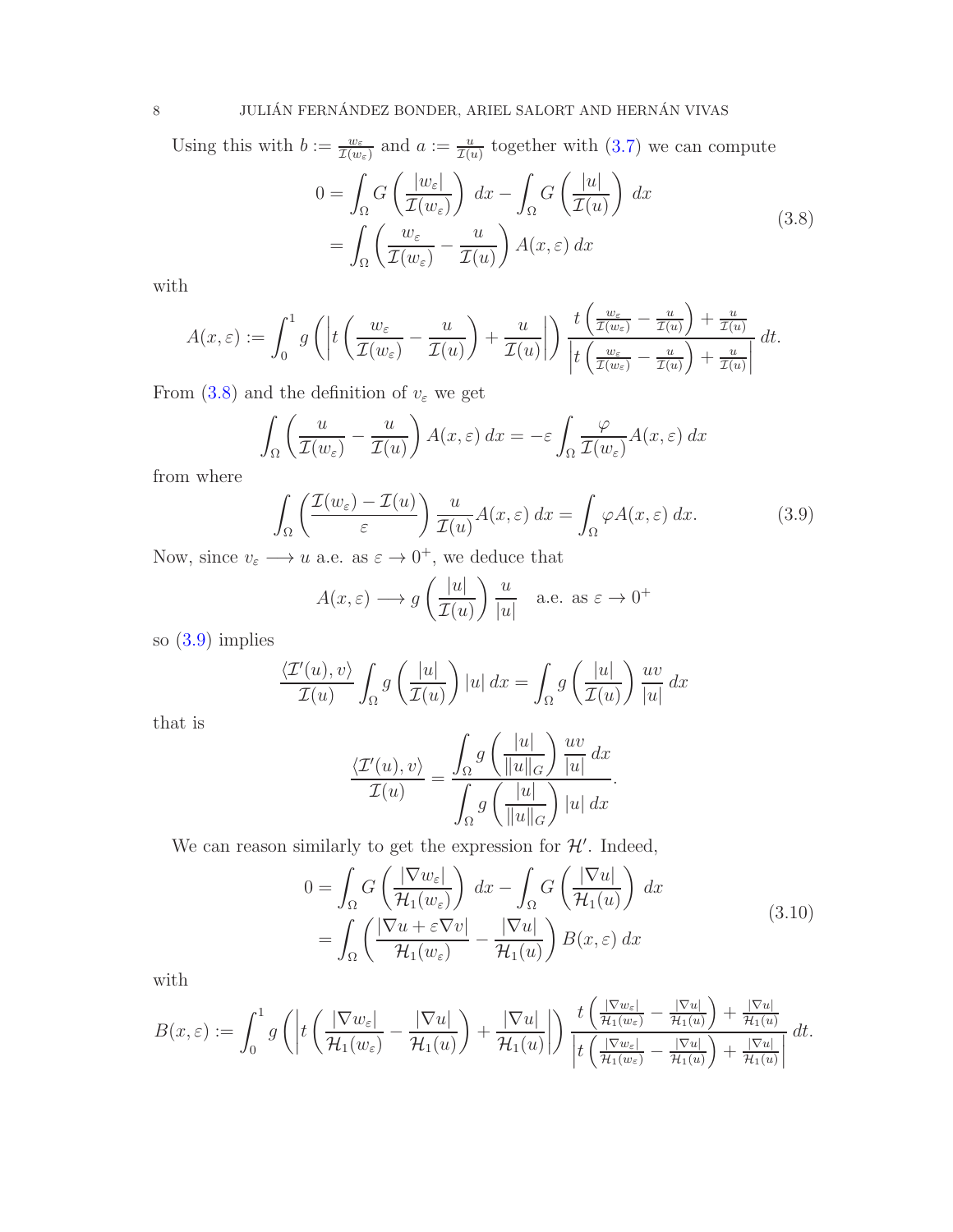<span id="page-8-0"></span>From [\(3.10\)](#page-7-2) we deduce that

$$
\frac{1}{\mathcal{H}_1(u)} \int_{\Omega} \left( \frac{|\nabla u + \varepsilon \nabla v| - |\nabla u|}{\varepsilon} \right) B(x, \varepsilon) dx =
$$
\n
$$
\int_{\Omega} \frac{|\nabla u + \varepsilon \nabla v|}{\varepsilon} \left( \frac{1}{\mathcal{H}_1(u)} - \frac{1}{\mathcal{H}_1(w_{\varepsilon})} \right) B(x, \varepsilon) dx.
$$
\n(3.11)

As before

$$
B(x,\varepsilon) \longrightarrow g\left(\frac{|\nabla u|}{\mathcal{H}_1(u)}\right)
$$
 a.e. as  $\varepsilon \to 0^+$ 

and

$$
\frac{|\nabla u + \varepsilon \nabla v| - |\nabla u|}{\varepsilon} \longrightarrow \frac{\nabla u \cdot \nabla v}{|\nabla u|} \quad \text{a.e. as } \varepsilon \to 0^+
$$

For the right hand side of [\(3.11\)](#page-8-0), observe that

$$
\frac{|\nabla u + \varepsilon \nabla v|}{\varepsilon} \left( \frac{1}{\mathcal{H}_1(u)} - \frac{1}{\mathcal{H}_1(w_{\varepsilon})} \right) =
$$
  

$$
\frac{|\nabla u + \varepsilon \nabla v|}{\mathcal{H}_1(w_{\varepsilon}) \mathcal{H}_1(u)} \left( \frac{\mathcal{H}_1(w_{\varepsilon}) - \mathcal{H}_1(u)}{\varepsilon} \right) \longrightarrow \frac{|\nabla u|}{(\mathcal{H}_1(u))^2} \langle \mathcal{H}_1'(u), v \rangle
$$

a.e. as  $\varepsilon \to 0^+$  so taking limits in  $(3.11)$  we get

$$
\frac{1}{\mathcal{H}_1(u)} \int_{\Omega} \frac{\nabla u \cdot \nabla \varphi}{|\nabla u|} g\left(\frac{|\nabla u|}{\mathcal{H}_1(u)}\right) dx = \int_{\Omega} \frac{|\nabla u|}{(\mathcal{H}_1(u))^2} \langle \mathcal{H}'_1(u), v \rangle g\left(\frac{|\nabla u|}{\mathcal{H}_1(u)}\right) dx
$$

from where

$$
\frac{\langle \mathcal{H}_1'(u), v \rangle}{\mathcal{H}_1(u)} = \frac{\int_{\Omega} g\left(\frac{|\nabla u|}{\|\nabla u\|_G}\right) \frac{\nabla u \cdot \nabla v}{|\nabla u|} dx}{\int_{\Omega} g\left(\frac{|\nabla u|}{\|\nabla u\|_G}\right) |\nabla u| dx}
$$

.

Finally, notice that replacing in [\(3.6\)](#page-6-2) b and a by  $D_s u$  and  $D_s w_{\varepsilon}$ , respectively, and using that

$$
\iint_{\mathbb{R}^n \times \mathbb{R}^n} G\left(\frac{|D_s w_\varepsilon|}{\mathcal{H}_s(w_\varepsilon)}\right) d\mu = 1,
$$

by repeating the previous steps we get

$$
\langle \mathcal{H}'_s(u), v \rangle = \iint_{\mathbb{R}^n \times \mathbb{R}^n} g\left(\frac{|D_s u|}{[u]_{s,G}}\right) \frac{u(x) - u(y)}{|u(x) - u(y)|} D_s v \, d\mu \qquad \forall v \in W_0^{s,G}(\Omega).
$$

The proof is now completed.

Remark 3.3. Observe that from the previous Proposition,  $\mathcal{H}'_s = \mathcal{L}_s$  for  $s \in (0, 1]$ .

We are now in position to give the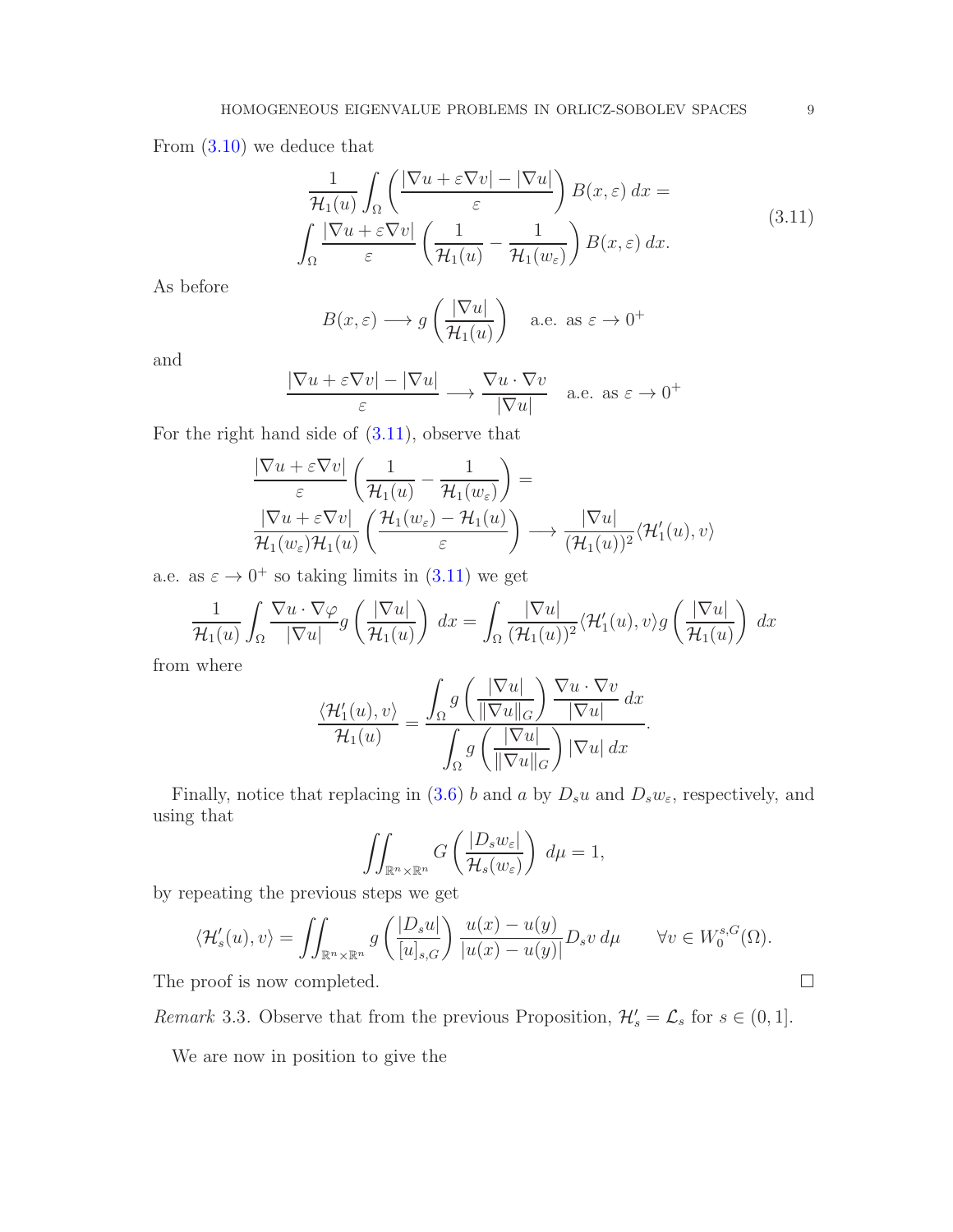<span id="page-9-4"></span>*Proof of Theorem [3.1.](#page-5-0)* Let u be a critical point of  $\mathcal{J}_1$ . Gathering [\(3.3\)](#page-6-0), [\(3.4\)](#page-6-3) and  $(3.5)$  we get

$$
\int_{\Omega} g\left(\frac{|\nabla u|}{\|\nabla u\|_{G}}\right) \frac{\nabla u \cdot \nabla v}{|\nabla u|} dx = \lambda^{1} \int_{\Omega} g\left(\frac{|u|}{\|u\|_{G}}\right) \frac{uv}{|u|} dx \quad \forall v \in W_{0}^{1,G}(\Omega),
$$

giving the result by a density argument.

<span id="page-9-2"></span>An analogous expression for  $\lambda^s$  is obtained in a similar fashion.

# 4. Existence of a sequence of variational eigenvalues

This section is devoted to the proof of a general existence result for variational eigenvalues, namely Theorem [4.1.](#page-9-0) The proof is based on the Ljusternik-Schnirelman theory, although we point out that existence of the first variational eigenvalue  $\lambda_1^s$ ,  $s \in (0, 1]$  could be easily achieved by the direct method of the Calculus of Variations.

The main result in this section reads as follows:

<span id="page-9-0"></span>**Theorem 4.1.** Let G be a Young function satisfying  $(2.1)$ . Assume one of the following scenarios:

- (i)  $s \in (0, 1)$  and G additionally satisfies that  $G(\sqrt{t})$  is convex or g' is decreasing;
- (ii)  $s = 1$  and  $G(\sqrt{t})$  is convex.

Then there exists a sequence  $\{\lambda_k^s\}_{k\in\mathbb{N}}$  of critical points of  $\mathcal{J}_s$ ,  $\lambda_k^s \to \infty$  as  $k \to \infty$ . Moreover, these critical points have the following variational characterization

<span id="page-9-3"></span>
$$
\lambda_k^s = \inf_{K \in \mathcal{C}_k} \sup_{u \in K} \mathcal{H}_s(u) \tag{4.1}
$$

where, for any  $k \in \mathbb{N}$ ,

 $\mathcal{C}_k := \{K \subset M \text{ compact, symmetric with } \mathcal{H}_s(u) > 0 \text{ on } K \text{ and } \gamma(K) \geq k\},\$ 

 $M := \{u \in W_0^{s,G}\}$  $\mathcal{I}_0^{s,\mathbf{G}}(\Omega)$ :  $\mathcal{I}(u)=1\}$ 

and  $\gamma$  is the Krasnoselskii genus of K.

*Remark* 4.2. See [\[32\]](#page-24-6) for the definition and properties of  $\gamma$ .

A first fundamental ingredient for the proof of Theorem [4.1](#page-9-0) is the uniform monotonicity of the operator  $\mathcal{L}_s$ , which can be deduced from the following key lemma.

<span id="page-9-1"></span>**Lemma 4.3.** Let G be a Young function satisfying [\(2.1\)](#page-4-2). Then, for any  $a, b \in \mathbb{R}$ there exists a positive constant  $C$  independent of a and b such that

$$
\left(g(|b|)\frac{b}{|b|} - g(|a|)\frac{a}{|a|}\right)(b-a) \ge \begin{cases} CG(|b-a|) & \text{if } G(\sqrt{t}) \text{ is convex,} \\ C(b-a)^2g'(|b-a|) & \text{if } g' \text{ is decreasing.} \end{cases}
$$

Moreover, when  $G(\sqrt{t})$  is convex, the first inequality holds for  $a, b \in \mathbb{R}^n$ .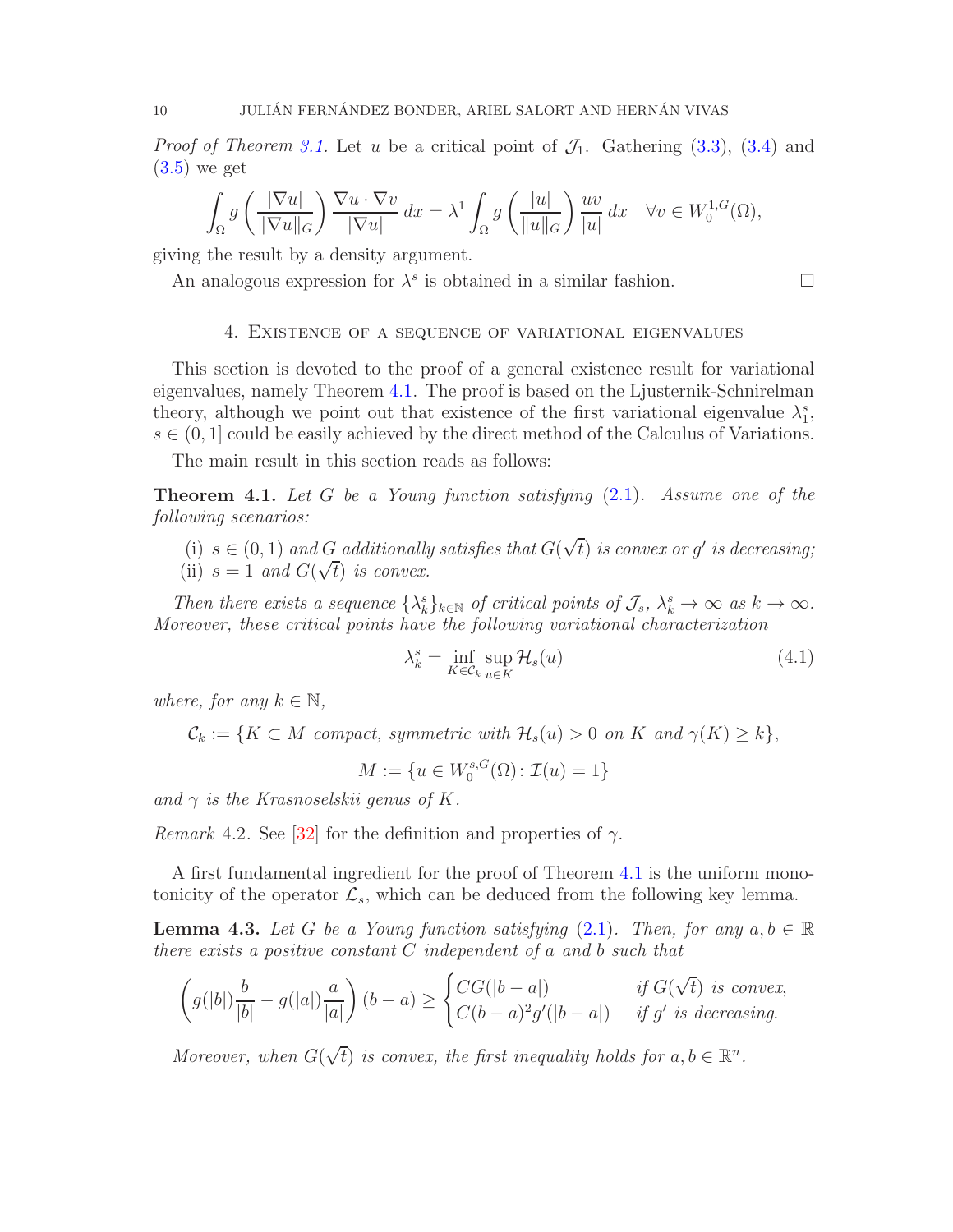<span id="page-10-1"></span>Proof. Denote

$$
I_{a,b} := \left(g(|b|)\frac{b}{|b|} - g(|a|)\frac{a}{|a|}\right).
$$

We first assume that  $G(\sqrt{t})$  is convex. The result in this case for  $a, b \in \mathbb{R}^n$  can be found in [\[9,](#page-23-17) Lemma 3.1], nevertheless, we put forward here a simple proof for  $a, b \in \mathbb{R}$  based on the convexity of G. Indeed,

$$
G(|b|) \le G\left(\left|\frac{a+b}{2}\right|\right) + g(|b|)\frac{b-b-a}{|b|}\frac{b-a}{2}, \qquad G(|a|) \le G\left(\left|\frac{a+b}{2}\right|\right) + g(|a|)\frac{a-a-b}{|a|}\frac{b-a-b}{2}.
$$

Adding the above two relations we find that

$$
\frac{1}{2} \left( g(|b|) \frac{b}{|b|} - g(|a|) \frac{a}{|a|} \right) (b-a) \ge G(|b|) + G(|a|) - 2G\left( \left| \frac{a+b}{2} \right| \right).
$$

Then, by using [\[25,](#page-23-18) Lemma 2.1] it follows that

$$
I_{a,b}(b-a) \geq 4G\left(\left|\frac{b-a}{2}\right|\right) \geq 2^{2-p^{+}}G\left(\left|b-a\right|\right).
$$

Assume now that  $g'$  is decreasing. Without loss of generality we can take  $b > a$ . If  $a, b > 0$  a straightforward computation gives that

$$
I_{a,b} = g(b) - g(a) = \int_a^b g'(t) dt \ge (b - a)g'(b) \ge (b - a)g'(b)
$$

so

$$
I_{a,b}(b-a) \ge (b-a)^2 g'(b-a)
$$

and the result holds with  $C = 1$ .

If  $a = 0$ , by using  $(2.1)$  we get

$$
I_{a,b}b = g(b)b \ge \frac{1}{p^+ - 1}b^2g'(b).
$$

Finally, if  $b > 0$  and  $a < 0$ , then  $b = |b|$ ,  $a = -|a|$ . In this case, using [\(2.2\)](#page-4-1) and  $(2.1)$  we get

$$
I_{a,b} = (g(|b|) + g(|a|))(|a| + |b|) \ge Cg(|a| + |b|)(|a| + |b|)
$$
  
\n
$$
\ge \frac{C}{p^+}(|a| + |b|)^2 g'(|a| + |b|)
$$
  
\n
$$
= \frac{C}{p^+} (b - a)^2 g' (b - a),
$$

which concludes the proof.  $\Box$ 

As a direct consequence of the previous lemma we get the desired monotonicity property:

<span id="page-10-0"></span>**Proposition 4.4.** Let G be a Young function satisfying  $(2.1)$ . Then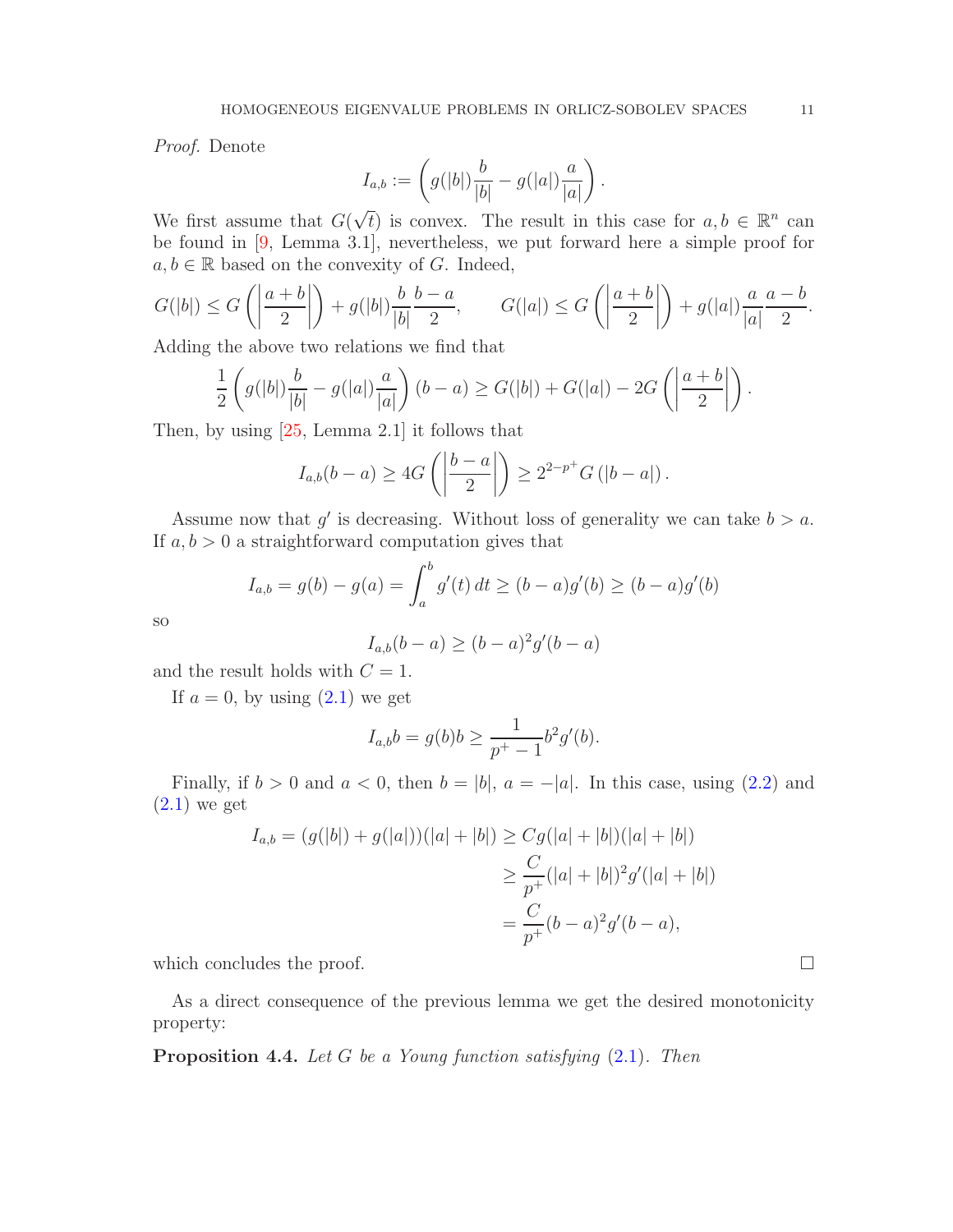# <span id="page-11-1"></span>(i) If  $G(\sqrt{t})$  is convex

$$
\left\langle \mathcal{H}'_s(u) - \mathcal{H}'_s(v), \frac{u}{[u]_{s,G}} - \frac{v}{[v]_{s,G}} \right\rangle \geq C\Phi_{s,G} \left( \left| \frac{u}{[u]_{s,G}} - \frac{v}{[v]_{s,G}} \right| \right),
$$
  

$$
\left\langle \mathcal{H}'_1(u) - \mathcal{H}'_1(v), \frac{u}{\|\nabla u\|_G} - \frac{v}{\|\nabla v\|_G} \right\rangle \geq C\Phi_G \left( \left| \frac{\nabla u}{\|\nabla u\|_G} - \frac{\nabla v}{\|\nabla v\|_G} \right| \right).
$$

(ii) If  $g'$  is decreasing

$$
\left\langle \mathcal{H}'_s(u) - \mathcal{H}'_s(v), \frac{u}{[u]_{s,G}} - \frac{v}{[v]_{s,G}} \right\rangle \ge
$$
  

$$
C \iint_{\mathbb{R}^n \times \mathbb{R}^n} \left( \frac{|D_s u|}{[u]_{s,G}} + \frac{|D_s v|}{[v]_{s,g}} \right)^2 g' \left( \left| D_s \left( \frac{u}{[u]_{s,G}} - \frac{v}{[v]_{s,G}} \right) \right| \right) d\mu.
$$

The following proposition gives the structural properties of  $\mathcal I$  and  $\mathcal H_s$  needed to apply the so-called Ljusternik-Schnirelman theory:

<span id="page-11-0"></span>**Proposition 4.5.** The functionals  $I$  and  $H_s$  satisfy the following conditions:

 $(h_1)$  *I* and  $\mathcal{H}_s$  are  $C^1(W_0^{s,G})$  $\mathcal{O}_0^{s,G}(\Omega) \setminus \{0\}, \mathbb{R})$  even functionals with  $\mathcal{I}(0) = \mathcal{H}_s(0) = 0$ and the level set

$$
M := \{ u \in W_0^{s, G}(\Omega) : \mathcal{H}_s(u) = 1 \}
$$

is bounded.

 $(h_2)$   $\mathcal{I}'$  is strongly continuous, i.e.,

 $u_k \rightharpoonup u$  in  $W_0^{s,G}$  $\mathcal{I}'^{s,G}(\Omega) \implies \mathcal{I}'(u_k) \to \mathcal{I}'(u).$ 

Moreover, for any  $u \in W_0^{s,G}$  $\mathcal{C}_0^{s,G}(\Omega)$  it holds that

$$
\langle \mathcal{I}'(u), u \rangle = 0 \iff \mathcal{I}(u) = 0 \iff u = 0.
$$

 $(h_3)$   $\mathcal{H}'_s$  is continuous, bounded and, as  $k \to \infty$ , it holds that

$$
u_k \rightharpoonup u, \quad \mathcal{H}'_s(u_k) \rightharpoonup v, \quad \langle \mathcal{H}'_s(u_k), u_k \rangle \rightharpoonup \langle v, u \rangle \implies u_k \rightharpoonup u \text{ in } W_0^{s, G}(\Omega).
$$

 $(h_4)$  For every  $u \in W_0^{s,G}$  $\{0\}\setminus\{0\}$  it holds that

$$
\langle \mathcal{H}'_s(u), u \rangle > 0, \qquad \lim_{t \to +\infty} \mathcal{H}_s(tu) = +\infty, \qquad \inf_{u \in M} \langle \mathcal{H}'_s(u), u \rangle > 0.
$$

*Proof.* Let us check  $(h_1)$ – $(h_4)$ .

 $(h_1)$  Clearly, the maps  $\mathcal I$  and  $\mathcal H_s$  are even and  $\mathcal I(0) = \mathcal H_s(0) = 0$ . The differentiability away from 0 of  $\mathcal I$  and  $\mathcal H_s$  was proved in Proposition [3.2.](#page-6-5) The boundedness of the level set  $M$  is a direct consequence of Poincaré's inequality (see for instance [\[14,](#page-23-19) Theorem 2.12]).

 $(h_2)$  From  $(2.1)$  we get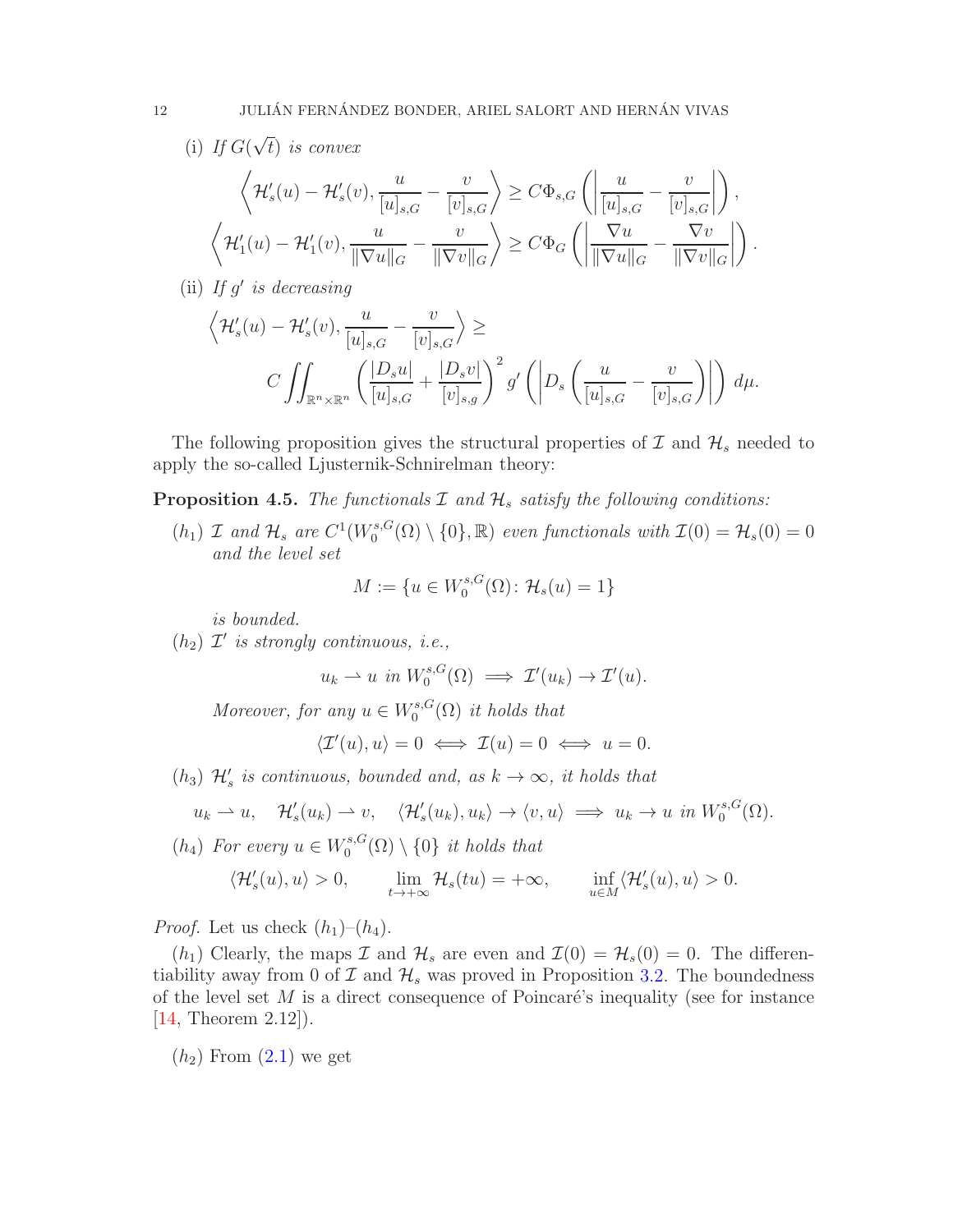<span id="page-12-1"></span>
$$
\langle \mathcal{I}'(u),u\rangle \le ||u||_G \int_{\Omega} g\left(\frac{|u|}{||u||_G}\right) \frac{|u|}{||u||_G} dx \le p^+||u||_G \int_{\Omega} G\left(\frac{|u|}{||u||_G}\right) dx = p^+||u||_G.
$$

An analogous argument yields

$$
p^{-}\mathcal{I}(u) = p^{-}||u||_{G} \le \langle \mathcal{I}'(u), u \rangle \le p^{+}||u||_{G} = p^{+}\mathcal{I}(u).
$$

Then immediately it follows that

$$
\langle \mathcal{I}'(u), u \rangle = 0 \Leftrightarrow \mathcal{I}(u) = 0 \Leftrightarrow u = 0.
$$

Let us check that  $\mathcal{I}'$  is strongly continuous. Let  $u_k \rightharpoonup u$  in  $W_0^{s,G}$  $\binom{8, G}{0}$ , we need to show that  $\mathcal{I}'(u_k) \to \mathcal{I}'(u)$  in  $W^{-s,\tilde{G}}(\Omega)$ . We will achieve this by showing that any subsequence of  $\mathcal{I}'(u_k)$  has a further subsequence that converges to  $\mathcal{I}'(u)$ . For the sake of simplicity of notation subsequences will still be denoted by the same index). Given any subsequence of  $\mathcal{I}'(u_k)$  the corresponding  $u_k$  converges weakly to u in  $W_0^{s,G}$  $\int_0^{s,G}(\Omega)$  so that, up to a further subsequence, we may assume that  $u_k \to u$  in  $L^G(\Omega)$  and a.e.

Next, observe that

$$
\left| \langle \mathcal{I}'(u_k) - \mathcal{I}'(u), v \rangle \right| = \left| \int_{\Omega} \left( g \left( \frac{|u_k|}{||u_k||_G} \right) \frac{u_k}{|u_k|} - g \left( \frac{|u|}{||u||_G} \right) \frac{u}{|u|} \right) v \, dx \right|
$$
  

$$
\leq \left| g \left( \frac{|u_k|}{||u_k||_G} \right) \frac{u_k}{|u_k|} - g \left( \frac{|u|}{||u||_G} \right) \frac{u}{|u|} \right|_{\tilde{G}} ||v||_G.
$$

Since both G and  $\tilde{G}$  satisfy the  $\Delta_2$  condition, the last expression goes to 0 when  $k \to \infty$  if

<span id="page-12-0"></span>
$$
\lim_{k \to \infty} \int_{\Omega} \tilde{G} \left( g \left( \frac{|u_k|}{\|u_k\|_G} \right) \frac{u_k}{|u_k|} - g \left( \frac{|u|}{\|u\|_G} \right) \frac{u}{|u|} \right) dx = 0.
$$
 (4.2)

Since, as mentioned above,  $u_k \to u$  in  $L^G(\Omega)$  and  $u_k \to u$  a.e. we have that there exists  $h \in L^1(\Omega)$  such that  $|u_k| \leq h$  a.e. in  $\Omega$  (see [\[8,](#page-23-20) Theorem 4.9]). This, together with [\(2.4\)](#page-4-3) and the  $\Delta_2$  condition allows to bound [\(4.2\)](#page-12-0) by

$$
C\int_{\Omega}\left[G\left(\frac{|u_k|}{\|u_k\|_G}\right)+G\left(\frac{|u|}{\|u\|_G}\right)\right]dx \le \int_{\Omega}\left[G\left(\frac{|h|}{\|u\|_G}\right)+G\left(\frac{|u|}{\|u\|_G}\right)\right]dx
$$

where we have used also the lower semicontinuity of the  $L^G$  norm. Therefore, [\(4.2\)](#page-12-0) follows from the dominated convergence theorem and  $\mathcal{I}'(u_k)$  converges to  $\mathcal{I}'(u)$  as desired.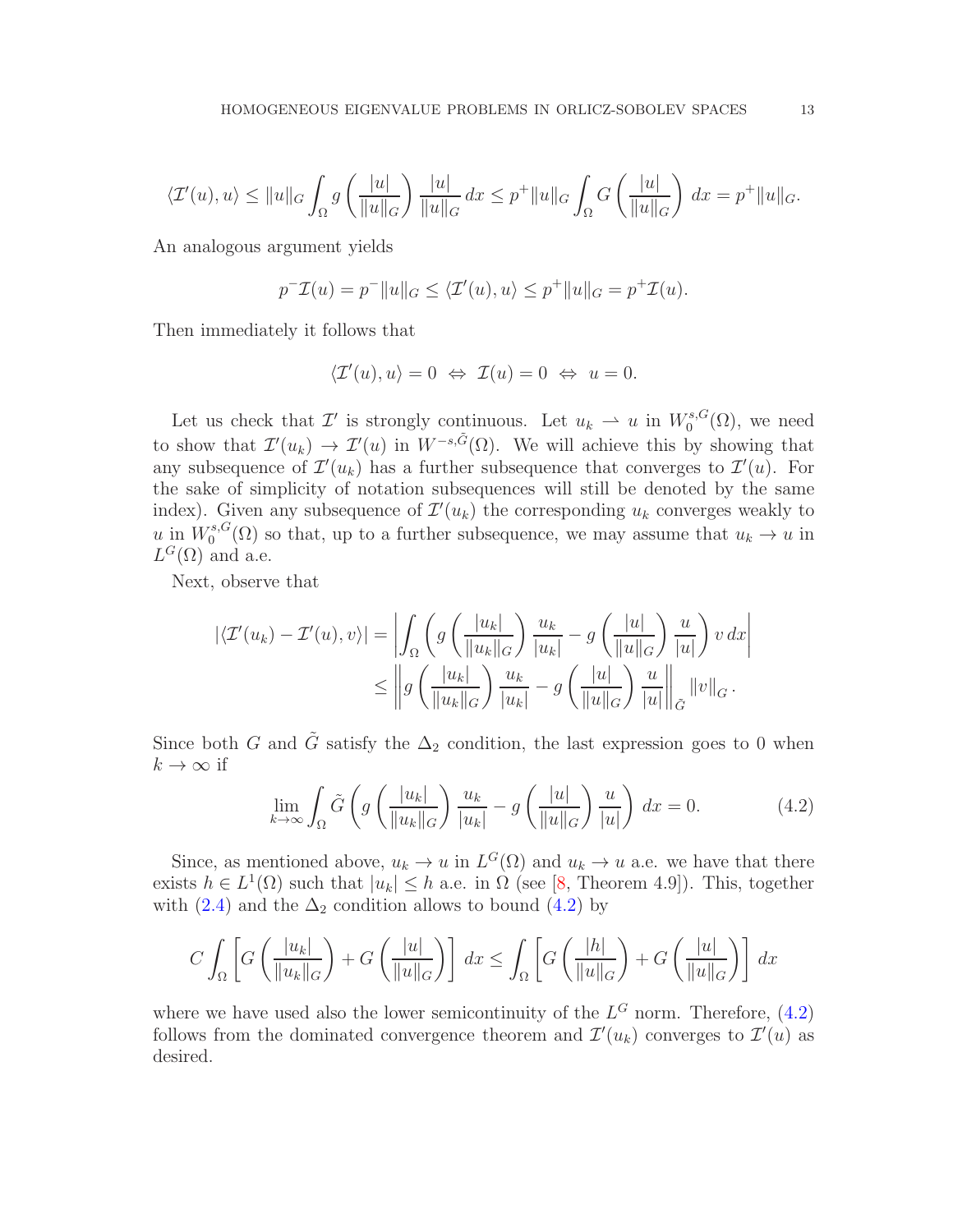$(h_3) \bullet \mathcal{H}'_s$  is bounded: in light of equation  $(2.4)$ 

$$
\begin{split}\n|\langle \mathcal{H}'_s(u), v \rangle| &\leq [v]_{s,G} \iint_{\mathbb{R}^n \times \mathbb{R}^n} g\left(\frac{|D_s u|}{[u]_{s,G}}\right) \frac{|D_s v|}{[v]_{s,G}} d\mu \\
&\leq 2[v]_{s,G} \left\| g\left(\frac{|D_s u|}{[u]_{s,G}}\right) \right\|_{\tilde{G},d\mu} \left\| \frac{|D_s v|}{[v]_{s,G}} \right\|_{G,d\mu} \\
&\leq 2(p^+ - 1)[v]_{s,G} \left\| \frac{|D_s u|}{[u]_{s,G}} \right\|_{G,d\mu} \left\| \frac{|D_s v|}{[v]_{s,G}} \right\|_{G,d\mu} \\
&= 2(p^+ - 1)[v]_{s,G} \left[\frac{u}{[u]_{s,G}}\right]_{s,G} \left[\frac{v}{[v]_{s,G}}\right]_{s,G} \\
&\leq 2(p^+ - 1)[v]_{s,G}\n\end{split}
$$

from where

$$
\|\mathcal{H}'_s(u)\|_{-s,\tilde{G}} = \sup \left\{ \frac{|\langle \mathcal{H}'_s(u), v \rangle|}{[v]_{s,G}} : v \in W^{s,G}(\mathbb{R}^n), v \neq 0 \right\}
$$

is bounded. Notice further that that the bound is independent of  $u$ .

•  $\mathcal{H}'_s$  is continuous: let  $\{u_k\}_{k\in\mathbb{N}}\subset W_0^{s,G}$  $u_0^{s,G}(\Omega)$  be such that  $u_k \to u$  in  $W_0^{s,G}$  $\zeta_0^{s,G}(\Omega)$ . By using Hölder's inequality

$$
\begin{split} |\langle \mathcal{H}_s'(u_k)-\mathcal{H}_s'(u),v\rangle| &= \left|\iint_{\mathbb{R}^n\times\mathbb{R}^n}\left(g\left(\frac{|D_s u_k|}{[u_k]_{s,G}}\right)\frac{D_s u_k}{|D_s u_k|} - g\left(\frac{|D_s u|}{[u_k]_{s,G}}\right)\frac{D_s u}{|D_s u|}\right)D_s v\,d\mu\right| \\ &\leq \left\|g\left(\frac{|D_s u_k|}{[u_k]_{s,G}}\right)\frac{D_s u_k}{|D_s u_k|} - g\left(\frac{|D_s u|}{[u_k]_{s,G}}\right)\frac{D_s u}{|D_s u|}\right\|_{\tilde{G},d\mu}[v]_{s,G}. \end{split}
$$

The proof from here proceeds similarly to that of the continuity of  $\mathcal{I}'$  after Equation  $(4.2).$  $(4.2).$ 

<span id="page-13-0"></span>• It remains to be shown that if  $\{u_k\}_{k\in\mathbb{N}}$  is a sequence in  $W_0^{s,G}$  $\int_0^{s,\mathbf{G}}(\Omega)$  such that  $u_k \rightharpoonup u$  in  $W_0^{s,G}$  $\mathcal{H}'_0(\mathbb{R}^n)$ ,  $\mathcal{H}'_s(u_k) \rightharpoonup v$  in  $W_0^{-s,\tilde{G}}$  $C_0^{-s,G}(\mathbb{R}^n), \quad \langle \mathcal{H}'_s(u_k), u_k \rangle \to \langle v, u \rangle \quad (4.3)$ then  $u_k \to u$  in  $W_0^{s,G}$  $\binom{s,G}{0}$ 

If we assume that  $G(\sqrt{t})$  is convex, from Proposition [4.4](#page-10-0) we get

$$
I_k := \left\langle \mathcal{H}'_s(u) - \mathcal{H}'_s(u_k), \frac{u}{[u]_{s,G}} - \frac{u_k}{[u_k]_{s,G}} \right\rangle \ge C \Phi_{s,G} \left( \left| \frac{u}{[u]_{s,G}} - \frac{u_k}{[u_k]_{s,G}} \right| \right).
$$

If otherwise,  $g'$  is increasing, again Proposition [4.4](#page-10-0) together with  $(2.3)$  gives that

$$
I_k \geq C \iint_{\mathbb{R}^n \times \mathbb{R}^n} \left( \frac{|D_s u|}{[u]_{s,G}} + \frac{|D_s v|}{[v]_{s,g}} \right)^2 g' \left( \left| D_s \left( \frac{u}{[u]_{s,G}} - \frac{v}{[v]_{s,G}} \right) \right| \right) d\mu
$$
  
\n
$$
\geq C p^{-} (p^{-} - 1) \Phi_{s,G} \left( \left| \frac{u}{[u]_{s,G}} - \frac{u_k}{[u_k]_{s,G}} \right| \right).
$$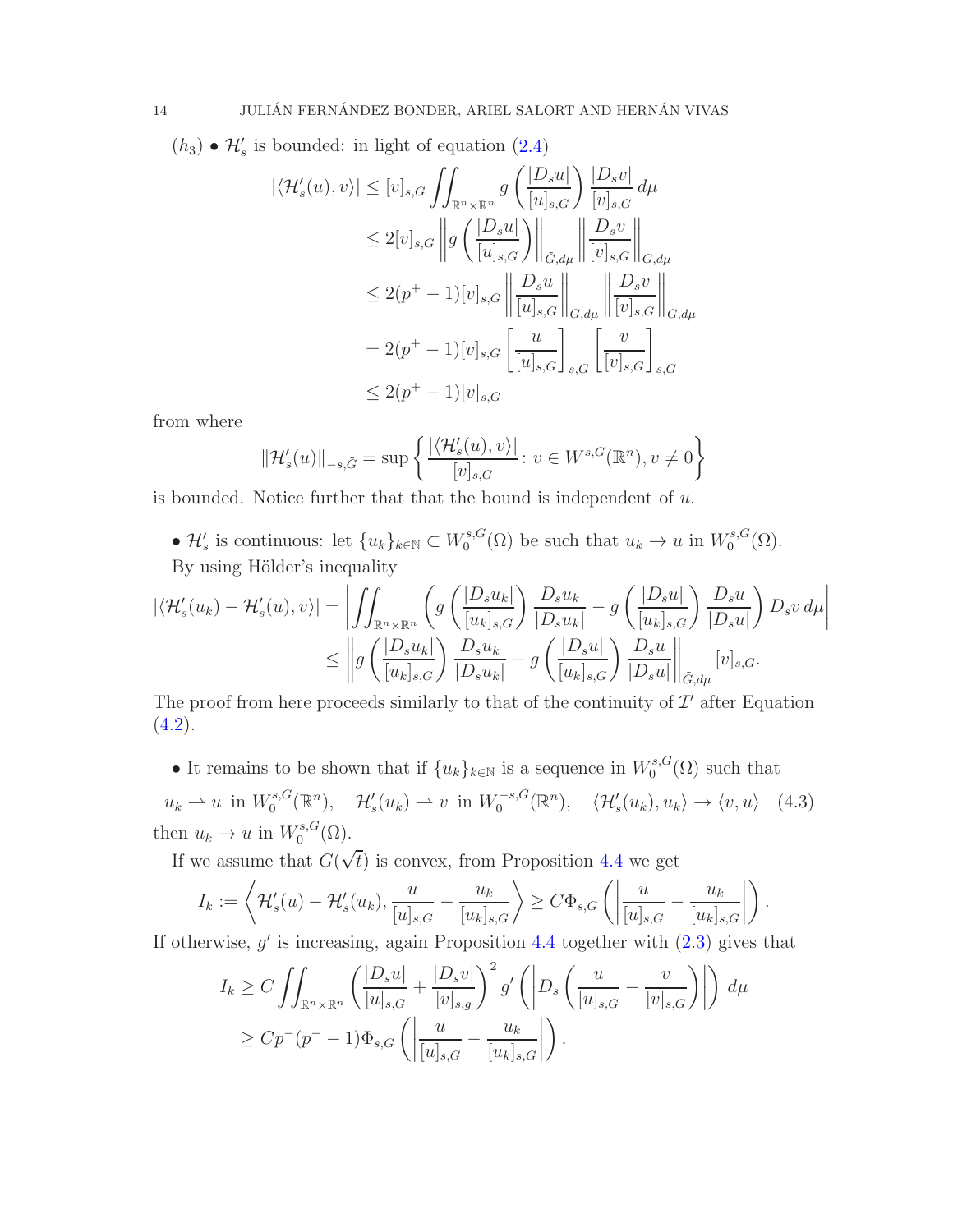Therefore, since modulars and norms are comparable, both whether  $G(\sqrt{t})$  is convex or  $g'$  is an increasing function we have that

$$
I_k \ge C \left[ \frac{u}{[u]_{s,G}} - \frac{u_k}{[u_k]_{s,G}} \right]_{s,G}^p
$$

for some exponent p depending on  $p^+$  and  $p^-$ .

Assume that  $I_k \to 0$  as  $k \to \infty$ . Then, as a consequence  $v_k = \frac{u_k}{[u_k]_s}$  $\frac{u_k}{[u_k]_{s,G}} \to v := \frac{u}{[u]_{s,G}}$ in  $W_0^{s,G}$ <sup>s,G</sup>( $\Omega$ ). We claim that this implies that  $u_k \to u$  in  $W_0^{s,G}$  $\int_0^{s,G}(\Omega)$ , as desired. If  $[u_k]_{s,G} \to \alpha \geq [u]_{s,G}$ , since  $u_k \to u$  in  $L^G(\Omega)$ ,

$$
u_k = [u_k]_{s,G} v_k \stackrel{k \to \infty}{\Longrightarrow} u = \alpha v = u \frac{\alpha}{[u]_{s,G}}
$$

from where  $\alpha = [u]_{s,G}$ .

Now, let us see that  $I_k \to 0$  as  $k \to \infty$ . For this end, we split the limit as follows

$$
\lim_{k \to \infty} I_k = \lim_{k \to \infty} \left\langle \mathcal{H}'_s(u) - \mathcal{H}'_s(u_k), \frac{u}{[u]_{s,G}} - \frac{u}{[u_k]_{s,G}} \right\rangle
$$
  
+ 
$$
\lim_{k \to \infty} \left\langle \mathcal{H}'_s(u) - \mathcal{H}'_s(u_k), \frac{u}{[u_k]_{s,G}} - \frac{u_k}{[u_k]_{s,G}} \right\rangle
$$
  
=  $(A) + (B).$ 

If the sequence  ${u_k}_{k \in \mathbb{N}}$  converges to u in  $W_0^{s,G}$  $\mathcal{C}_0^{s,G}(\mathbb{R}^n)$ , there is nothing to prove, so we assume that  $[u_k]_{s,G} \to \alpha \geq [u]_{s,G}$  as  $k \to \infty$ .

Let us deal with the first term

$$
(A) = \left(\frac{1}{[u]_{s,G}} - \frac{1}{\alpha}\right) \lim_{k \to \infty} \langle \mathcal{H}'_s(u) - \mathcal{H}'_s(u_k), u - u_k \rangle
$$
  
\n
$$
= \left(\frac{1}{[u]_{s,G}} - \frac{1}{\alpha}\right) \left[\lim_{k \to \infty} \langle \mathcal{H}'_s(u), u \rangle - \lim_{k \to \infty} \langle \mathcal{H}'_s(u_k), u \rangle \right]
$$
  
\n
$$
- \lim_{k \to \infty} \langle \mathcal{H}'_s(u), u_k \rangle + \lim_{k \to \infty} \langle \mathcal{H}'_s(u_k), u_k \rangle \right]
$$
  
\n
$$
:= (A_1) + (A_2) + (A_3) + (A_4).
$$

The first assumption in [\(4.3\)](#page-13-0) gives that  $(A_1) + (A_3) = 0$ . By the the second assumption,  $(A_2) = -\langle v, u \rangle$  and by the third one,  $(A_3) = \langle v, u \rangle$ . As a consequence,  $(A) = 0.$ 

For the second term we have

$$
(B) \cdot \alpha = \lim_{k \to \infty} \langle \mathcal{H}'_s(u) - \mathcal{H}'_s(u_k), u - u_k \rangle
$$
  
= 
$$
\lim_{k \to \infty} \langle \mathcal{H}'_s(u), u - u_k \rangle - \lim_{k \to \infty} \langle \mathcal{H}'_s(u_k), u \rangle + \lim_{k \to \infty} \langle \mathcal{H}'_s(u_k), u_k \rangle
$$
  
:= 
$$
(B_1) + (B_2) + (B_3).
$$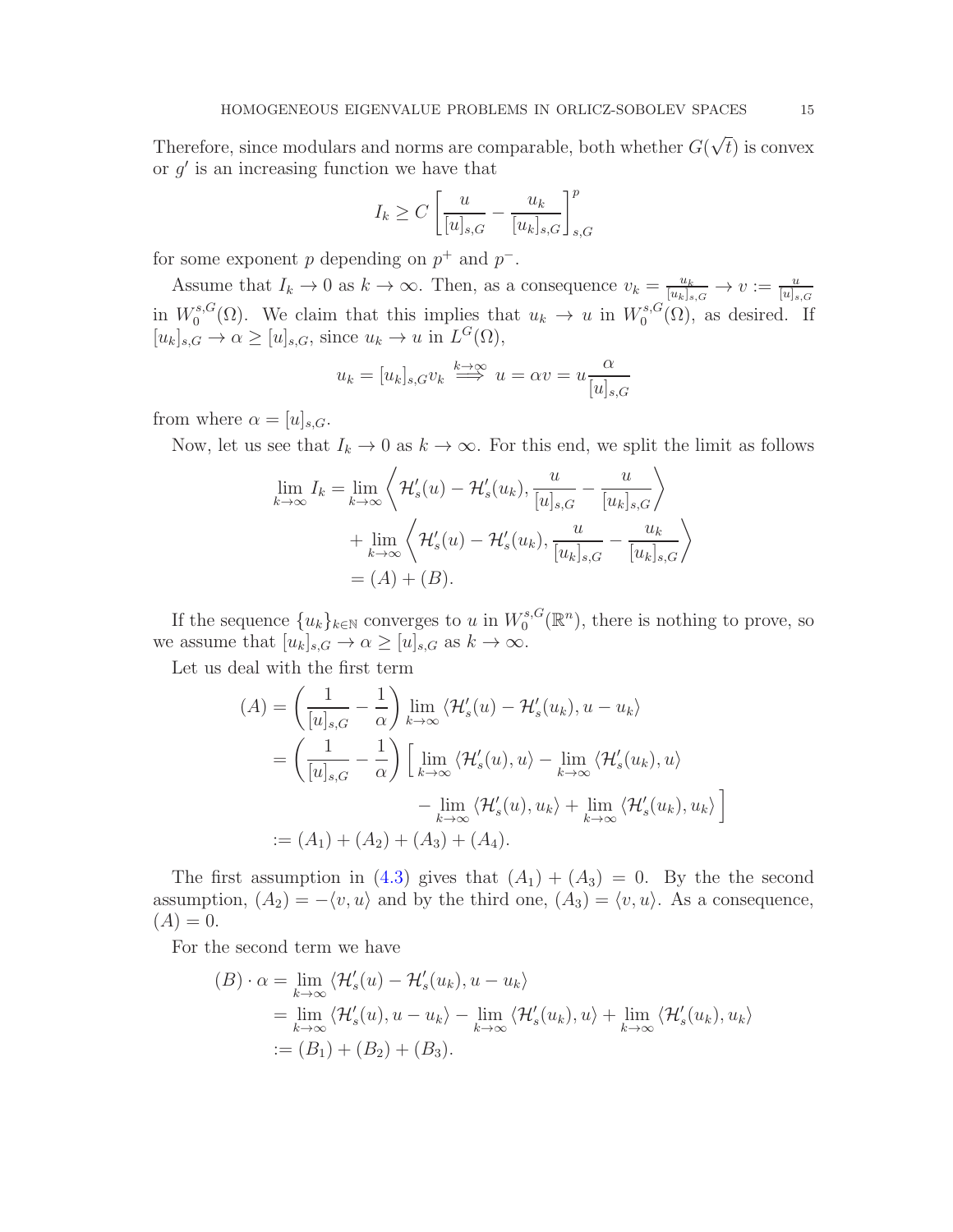<span id="page-15-2"></span>The first assumption in [\(4.3\)](#page-13-0) implies that  $(B_1) = 0$ . From the second condition in  $(4.3)$ ,  $(B_2) = -\langle v, u \rangle$ , but the third assumption implies that  $(B_3) = \langle v, u \rangle$ . Thus,  $(B) = 0.$ 

(h<sub>4</sub>) It is clear that, for any 
$$
u \in W_0^{s,G}(\Omega) \setminus \{0\}
$$
,  
\n $\langle \mathcal{H}_s'(u), u \rangle > 0$ ,  $\lim_{t \to +\infty} \mathcal{H}_s(tu) = +\infty$ ,  $\inf_{u \in M} \langle \mathcal{H}_s'(u), u \rangle > 0$ .

The proof is now concluded.

We are now in position to prove Theorem [4.1.](#page-9-0)

*Proof of Theorem [4.1.](#page-9-0)* With the notation of Proposition [4.5,](#page-11-0) we apply the so-called Ljusternik-Schnirelman theory to the functionals  $\mathcal I$  and  $\mathcal H_s$  on the level sets  $M$ .

In light of Proposition [4.5,](#page-11-0) by [\[28,](#page-23-21) Theorem 9.27] there exist a sequence of numbers  $\{\mu_k\}_{k\in\mathbb{N}}\setminus 0$  and functions  $\{u_k\}_{k\in\mathbb{N}}\in W_0^{s,G}$  $\mathcal{I}_0^{s,\mathbf{G}}(\Omega)$  normalized such that  $\mathcal{I}(u_k) = 1$  for which

$$
\langle \mathcal{H}'_s(u_k), v \rangle = \mu_k^{-1} \langle \mathcal{I}'(u_k), v \rangle \qquad \forall v \in W_0^{s, G}(\Omega).
$$

Moreover,

$$
\mu_k = \sup_{K \in \mathcal{C}_k} \min_{u \in K} \mathcal{H}_s(u)
$$

where, for any  $k \in \mathbb{N}$ ,

 $\mathcal{C}_k := \{K \subset M \text{ compact, symmetric with } \mathcal{I}(u) > 0 \text{ on } K \text{ and } \gamma(K) \geq k\},\$ 

and the  $\gamma$  is the Krasnoselskii genus of K.

From the last expressions it follows that  $\lambda_k = \mu_k^{-1}$  $\frac{1}{k}$  is an eigenvalue of  $(1.5)$  with eigenfunction  $u_k$ ; moreover, the 1-homogeneity of equation [\(1.5\)](#page-2-1) yields [\(4.1\)](#page-9-3) and the proof concludes. the proof concludes.

### 5. Stability results

<span id="page-15-0"></span>This section is dedicated to prove some stability results for eigenvalues and eigenfunctions, when  $s \uparrow 1$  in [\(1.5\)](#page-2-1). First we prove a general convergence result for solutions of

$$
\begin{cases} \mathcal{L}_s u = f_s(x, \frac{u}{\|u\|_G}) & \text{in } \Omega\\ u = 0 & \text{in } \mathbb{R}^n \setminus \Omega, \end{cases}
$$
 (5.1)

when  $s \uparrow 1$  that, in the eigenvalue case, i.e. when

<span id="page-15-1"></span>
$$
f_s(x,t) = \lambda^s g(t) \frac{t}{|t|},
$$

will give us the convergence of any sequence of eigenvalues (and eigenfunctions) to some eigenvalue (and eigenfunction) of the limit problem.

$$
\Box
$$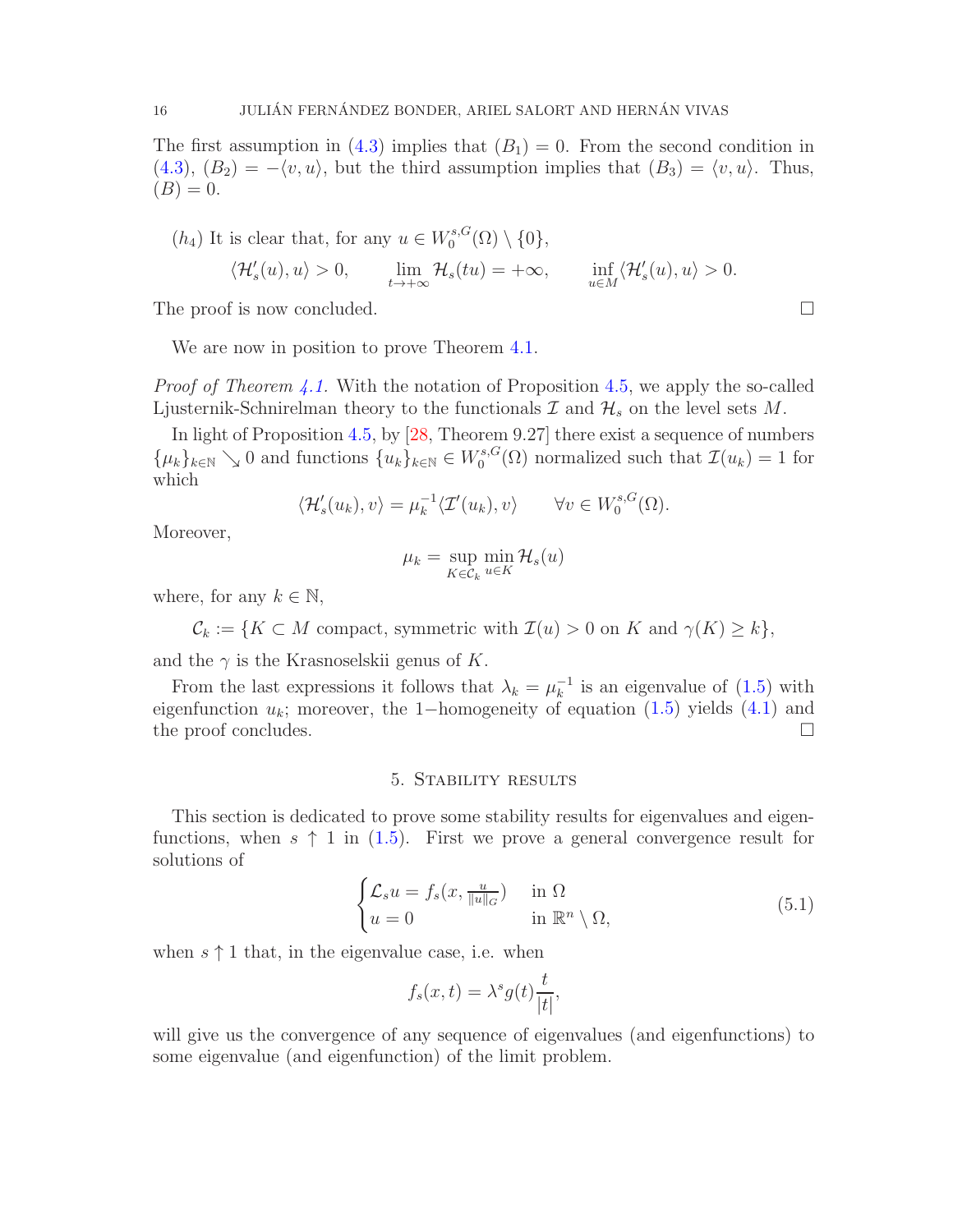<span id="page-16-4"></span>Then we specialize in the sequence of variational eigenvalues constructed in the previous section. We show that the  $k^{th}$  eigenvalues  $\lambda_k^s$  converge as  $s \uparrow 1$  to the  $k^{th}$ variational eigenvalue of the corresponding limit problem.

5.1. Stability of solutions. In order to analyze the stability of solutions to [\(5.1\)](#page-15-1) we impose the following hypotheses on  $f$  that are standard in the literature:

- $(f_1)$   $f: \Omega \times \mathbb{R} \to \mathbb{R}$  is a Caratheodory function, i.e.  $f(\cdot, z)$  is measurable for any  $z \in \mathbb{R}$  and  $f(x, \cdot)$  is continuous a.e.  $x \in \Omega$ ;
- $(f_2)$  there exist a constant  $C > 0$  such that  $|f(x, z)| \leq C(1 + h(|z|))$ , where  $h = H'$  with H a Young function such that  $H \prec \prec G^*$ .

Given  $f_s$  and f functions satisfying  $(f_1)$  and  $(f_2)$  such that  $f_s(x, z) \rightarrow f(x, z)$ uniformly on compacts sets of  $z \in \mathbb{R}$  as  $s \uparrow 1$ , we show that weak solutions of  $(5.1)$ converge as  $s \uparrow 1$ , in a suitable sense, to weak solutions of

<span id="page-16-2"></span>
$$
\begin{cases} \bar{\mathcal{L}}_1 u = f(x, u) & \text{in } \Omega \\ u = 0 & \text{on } \partial \Omega, \end{cases}
$$
 (5.2)

In [\(5.2\)](#page-16-2) the differential operator  $\bar{\mathcal{L}}_1$  is given by

$$
\bar{\mathcal{L}}_1 u := -\operatorname{div}\left(\bar{g}\left(\frac{|\nabla u|}{\|\nabla u\|_{\bar{G}}}\right) \frac{\nabla u}{|\nabla u|}\right)
$$

where  $\bar{q} = \bar{G}'$  and the Young function  $\bar{G}$  (which is equivalent to G, see [\[12\]](#page-23-3)) is given by

<span id="page-16-1"></span>
$$
\bar{G}(t) = \lim_{s \uparrow 1} (1 - s) \int_0^1 \int_{\mathbb{S}^{n-1}} G(t|z_n|r^{1-s}) \, dS_z \frac{dr}{r}.\tag{5.3}
$$

See  $[12]$  for the appearance of G and some examples.

The main result of this subsection is:

<span id="page-16-0"></span>**Theorem 5.1.** Let  $\Omega \subset \mathbb{R}^n$  be a Lipschitz domain. Let G be a Young function satisfying either that  $G(\sqrt{t})$  is convex or that g' is decreasing. Let f and  $f_s$  be functions satisfying  $(f_1)$  and  $(f_s)$  and let  $0 < s_k \uparrow 1$  and  $u_k \in W_0^{s_k, G}(\Omega)$  be a sequence of solutions of [\(5.1\)](#page-15-1) such that  $\sup_{k\in\mathbb{N}}[u_k]_{s_k,G} < \infty$ . Then, any accumulation point u of the sequence  $\{u_k\}_{k\in\mathbb{N}}$  in the  $L^G(\Omega)$  -topology verifies that  $u \in W_0^{1,G}$  $C_0^{1,G}(\Omega)$  and it is a weak solution of [\(5.2\)](#page-16-2).

In order to prove Theorem [5.1](#page-16-0) we prove some auxiliary lemmas. We begin with the next result that gives an uniform asymptotic behavior of the functional  $\mathcal{H}_s$ .

<span id="page-16-3"></span>**Lemma 5.2.** Let  $u \in W_0^{1,G}$  $\mathcal{L}_0^{1,G}(\Omega)$  be fixed and for any  $s \in (0,1]$ , let  $v_s \in W_0^{s,G}$  $b_0^{s,\mathbf{G}}(\Omega)$  be such that  $[v_s]_{s,G} \leq C$  for any  $s \in (0,1]$ . Then

$$
\mathcal{H}_s(u+\varepsilon v_s)=\mathcal{H}_s(u)+\varepsilon\langle \mathcal{L}_s u, v_s\rangle+o(\varepsilon) \ \ as \ \varepsilon\to 0,
$$

where  $o(\varepsilon)$  depends only on C.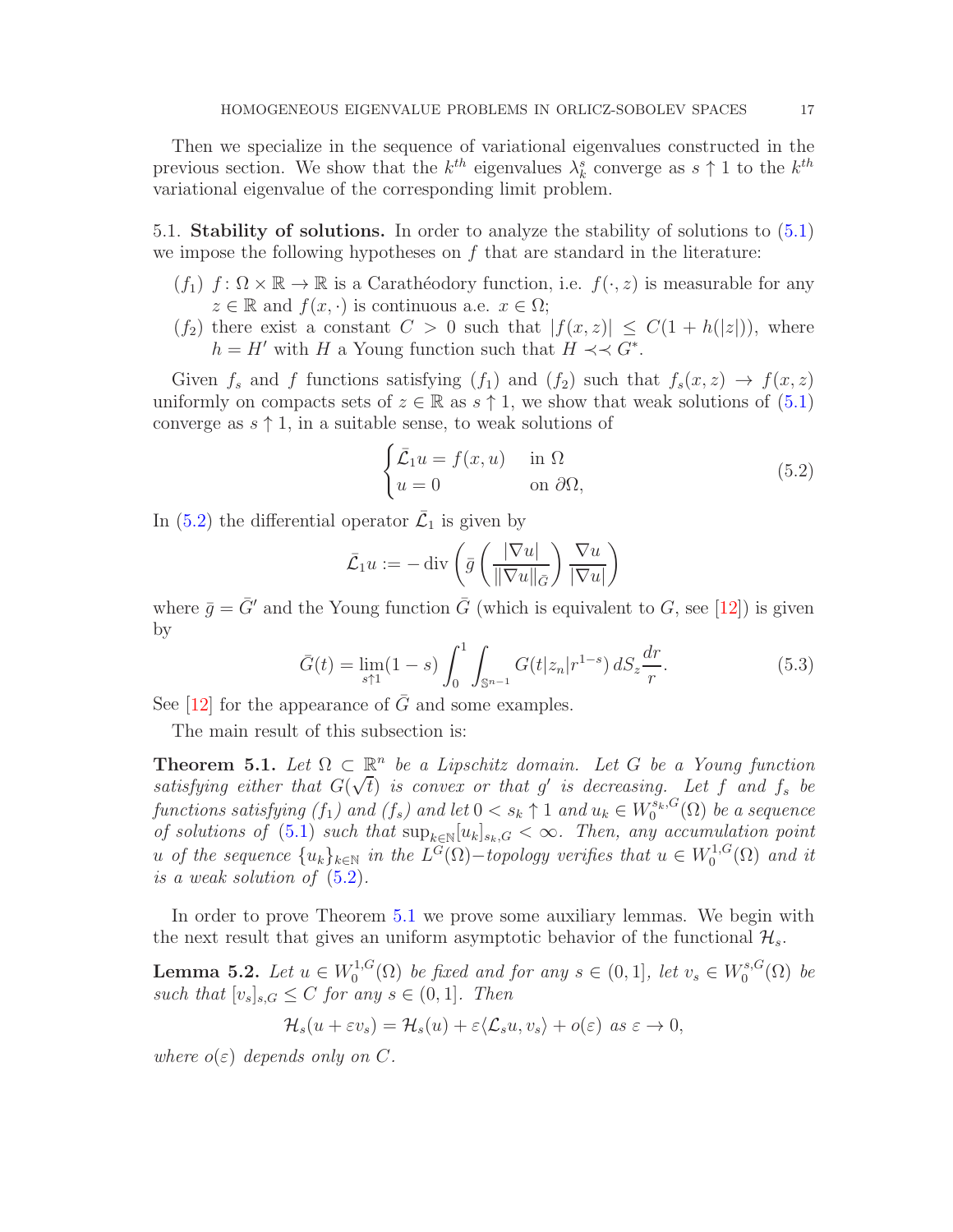<span id="page-17-4"></span>*Proof.* It is a direct consequence of Proposition [3.2.](#page-6-5)  $\Box$ 

The following proposition is the key to study the behavior of sequences as  $s \uparrow 1$ .

<span id="page-17-0"></span>**Proposition 5.3.** Let  $0 \leq s_k$   $\uparrow$  1 and  $\{u_k\}_{k \in \mathbb{N}} \subset L^G(\mathbb{R}^n)$  be such that

$$
\sup_{k\in\mathbb{N}}[u_k]_{s_k,G}<\infty \quad \text{ and }\quad \sup_{k\in\mathbb{N}}\|u_k\|_G<\infty.
$$

Then there exists  $u \in L^G(\mathbb{R}^n)$  and a subsequence  $\{u_{k_j}\}_{j\in\mathbb{N}} \subset \{u_k\}_{k\in\mathbb{N}}$  such that  $u_{k_j} \to u$  in  $L^G_{loc}(\mathbb{R}^n)$ . Moreover,  $u \in W^{1,G}(\mathbb{R}^n)$  and the following estimate holds

$$
\|\nabla u\|_{\bar{G}} \le \liminf_{k \to \infty} [u_k]_{s_k, G}.
$$

Proof. First, notice that bounded modulars are equivalent to bounded norms and seminorms since we are assuming the  $\Delta_2$  condition. Then, by [\[12,](#page-23-3) Theorem 5.1], up to a subsequence if necessary, there exists  $u \in L^G(\mathbb{R}^n)$  such that  $u_k \to u$  in  $L^G_{loc}(\mathbb{R}^n)$ and further

$$
\Phi_{1,\bar{G}}(u) \le \liminf_{k \to \infty} \Phi_{s_k,G}(u_k).
$$

This implies that for any  $k \in \mathbb{N}$ 

$$
\int_{\mathbb{R}^n} \bar{G}\left(\frac{|\nabla u|}{[u_k]_{s_k,G}}\right) dx \le \liminf_{k \to \infty} (1 - s_k) \iint_{\mathbb{R}^n \times \mathbb{R}^n} G\left(\frac{|D_{s_k} u_k(x,y)|}{[u_k]_{s_k,G}}\right) d\mu = 1
$$

and by definition of the Luxemburg norm

$$
\|\nabla u\|_{\bar{G}} \le [u_k]_{s_k,G}.
$$

Taking lim inf as  $k \to \infty$  we obtain the desired inequality.

<span id="page-17-2"></span>Remark 5.4. A similar argument as in the proof of Proposition [5.3](#page-17-0) gives the convergence

$$
[u]_{s_k,G} \to ||\nabla u||_{\bar{G}},
$$

using  $[12,$  Theorem 4.1 instead of  $[12,$  Theorem 5.1. The details are left to the reader.

<span id="page-17-3"></span>**Lemma 5.5.** Assume  $\Omega$  that is Lipschitz. Let  $s_k \uparrow 1$  and  $v_k \in W_0^{s_k, G}(\Omega)$  be such that  $\sup_{k \in \mathbb{N}} [v_k]_{s_k,G} < \infty$ . Assume, without loss of generality, that  $v_k \to v$  strongly in  $L^G(\Omega)$ . Then, for every  $u \in W_0^{1,G}$  $\mathcal{C}_0^{1,G}(\Omega)$ , we have

$$
\langle \mathcal{L}_{s_k} u, v_k \rangle \to \langle \bar{\mathcal{L}}_1 u, v \rangle.
$$

*Proof.* First, observe that from Proposition [5.3](#page-17-0) it follows that  $v \in W^{1,G}(\mathbb{R}^n)$  and  $v = 0$  a.e. in  $\mathbb{R}^n \setminus \Omega$ . Therefore, since  $\Omega$  is Lipschitz,  $v \in W_0^{1,G}$  $_{0}^{\prime1,\mathbf{G}}(\Omega)$  and so everything is well defined.

Now, it is enough to show that

<span id="page-17-1"></span>
$$
\langle \bar{\mathcal{L}}_1 u, v \rangle \le \liminf_{k \to \infty} \langle \mathcal{L}_{s_k} u, v_k \rangle. \tag{5.4}
$$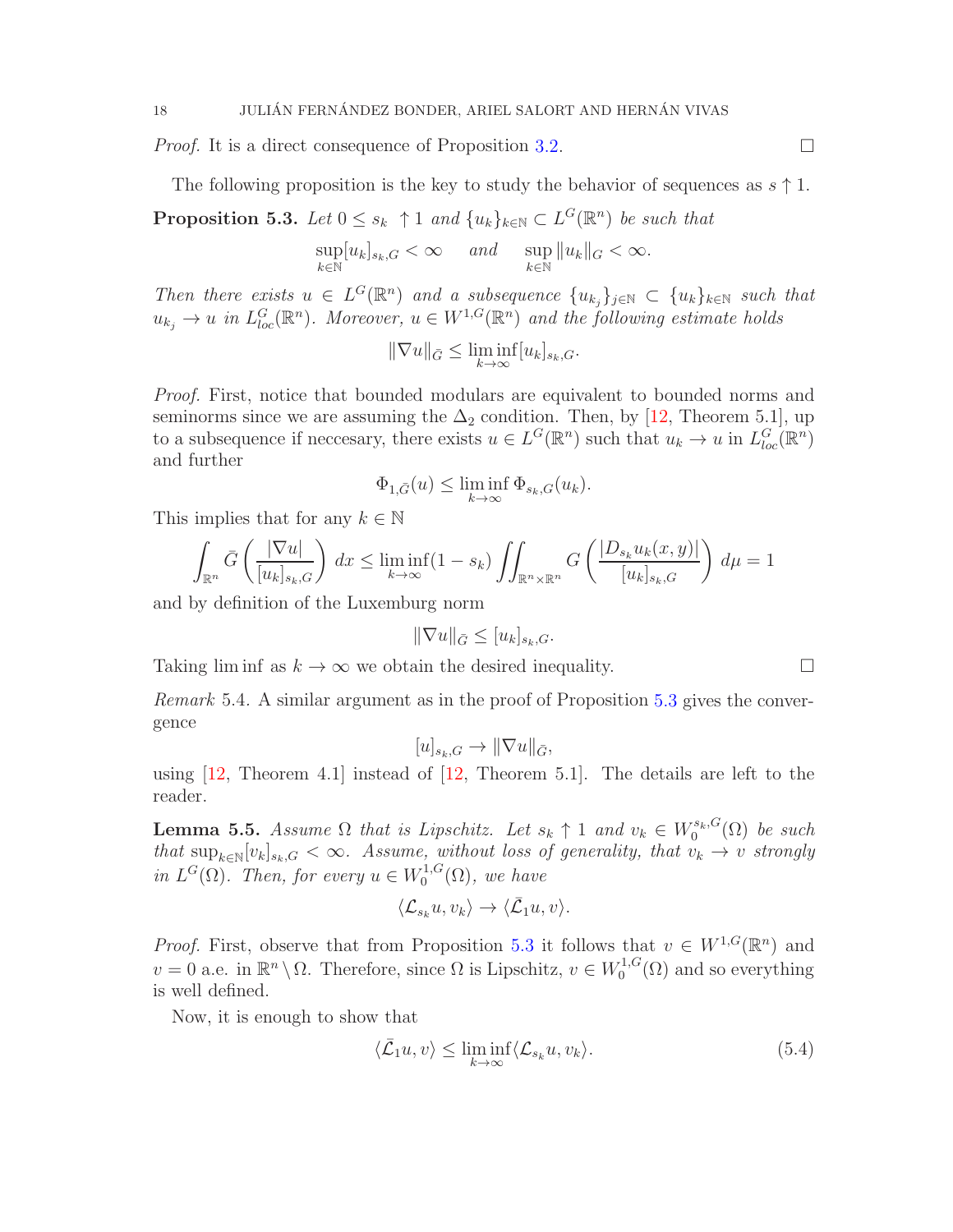In fact, if [\(5.4\)](#page-17-1) holds for every  $u \in W_0^{1,G}$  $_0^{1,1,G}(\Omega)$ , then apply [\(5.4\)](#page-17-1) to  $-u$  to get the reverse inequality.

Now, by Proposition [5.3](#page-17-0) we have

$$
\mathcal{H}_{1,\bar{G}}(u+\varepsilon v) \leq \liminf_{k \to \infty} \mathcal{H}_{s_k}(u+\varepsilon v_k).
$$

The previous expression together with Remark [5.4](#page-17-2) gives that

$$
\mathcal{H}_{1,\bar{G}}(u+\varepsilon v)-\mathcal{H}_{1,\bar{G}}(u)\leq \liminf_{k\to\infty}(\mathcal{H}_{s_k}(u+\varepsilon v_k)-\mathcal{H}_{s_k}(u)).
$$

Then, from Lemma [5.2](#page-16-3) we obtain

$$
\langle \bar{\mathcal{L}}_1 u, v \rangle + o(1) \le \liminf_{k \to \infty} \langle \mathcal{L}_{s_k} u, v_k \rangle + o(1),
$$

from where  $(5.4)$  follows.

We are now in position to prove Theorem  $5.1$ .

*Proof of Theorem [5.1.](#page-16-0)* Assume that  $u_k \to u$  strongly in  $L^G(\Omega)$ . Then, since  $\{u_k\}_{k\in\mathbb{N}}$ is uniformly bounded in  $W_0^{s_k, G}(\Omega)$ , by Proposition [5.3](#page-17-0) we have that  $u \in L^G(\Omega)$  and, up to a subsequence if necessary, we can assume that  $u_k \to u$  a.e. in  $\Omega$ .

On the other hand, if we define  $\eta_k := \mathcal{L}_{s_k} u_k \in W^{-s_k, \tilde{G}}(\Omega) \subset W^{-1, (p^-)'}(\Omega)$ , then  $\{\eta_k\}_{k\in\mathbb{N}}$  is bounded in  $W^{-1,(p^-)'}(\Omega)$  and hence, up to a subsequence, there exists  $\eta \in W^{-1,(p^-)'}(\Omega)$  such that  $\eta_k \rightharpoonup \eta$  weakly in  $W^{-1,(p^-)'}(\Omega)$ .

Since  $u_k$  solves [\(5.1\)](#page-15-1), for any  $v \in C_c^{\infty}(\Omega)$ 

$$
0 = \langle \mathcal{L}_{s_k} u_k, v \rangle - \int_{\Omega} f\left(x, \frac{u_k}{\|u_k\|_G}\right) v \, dx
$$

using the convergences, taking the limit  $k \to \infty$  we get

$$
0 = \langle \eta, v \rangle - \int_{\Omega} f\left(x, \frac{u}{\|u\|_{G}}\right) v \, dx.
$$

Now, we identify  $\eta$ : we will prove that

<span id="page-18-0"></span>
$$
\langle \eta, v \rangle = \langle \bar{\mathcal{L}}_1 u, v \rangle \quad \text{for any } v \in C_c^{\infty}(\Omega). \tag{5.5}
$$

For that purpose we use the monotonicity of  $\mathcal{L}_{s_k}$  (see Proposition [4.4\)](#page-10-0) and the fact that  $u_k$  is solution of  $(5.1)$ . Indeed,

$$
0 \leq \langle \mathcal{L}_{s_k} u_k, u_k - v \rangle - \langle \mathcal{L}_{s_k} v, u_k - v \rangle
$$
  
= 
$$
\int_{\Omega} f\left(x, \frac{u_k}{\|u_k\|_G}\right) (u_k - v) dx - \langle \mathcal{L}_{s_k} v, u_k - v \rangle.
$$

Hence taking the limit  $k \to \infty$  and using Lemma [5.5](#page-17-3) one finds that

$$
0 \leq \int_{\Omega} f\left(x, \frac{u}{\|u\|_{G}}\right)(u-v) - \langle \bar{\mathcal{L}}_{1}v, u-v \rangle
$$
  
=  $\langle \eta, u-v \rangle - \langle \bar{\mathcal{L}}_{1}v, u-v \rangle.$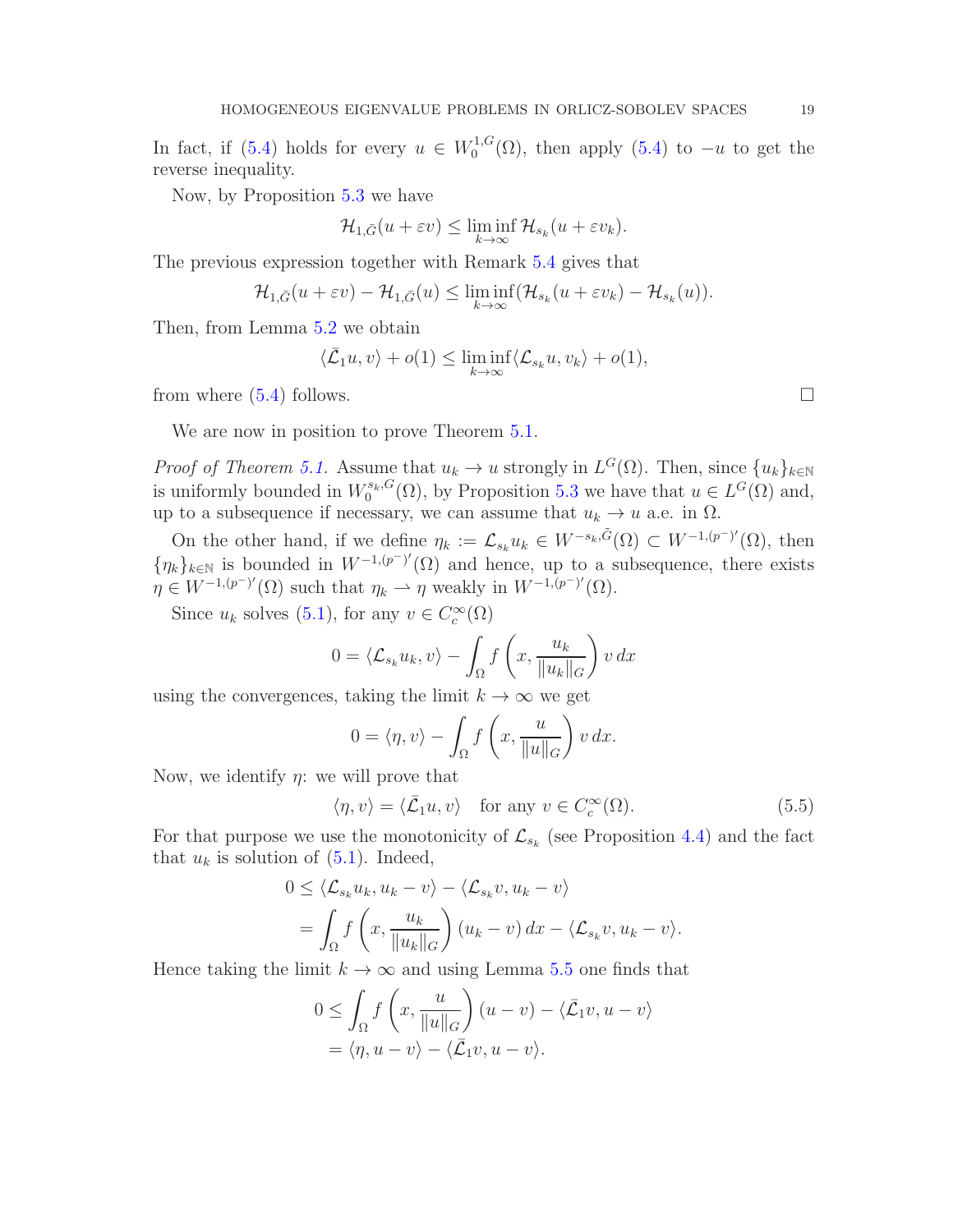<span id="page-19-2"></span>Consequently, if we take  $v = u - tw$ ,  $w \in W_0^{1,G}$  $t_0^{1,G}(\Omega)$  given and  $t > 0$ , we obtain that

$$
0 \le \langle \eta, w \rangle - \langle \overline{\mathcal{L}}_1(u - tw), w \rangle
$$

taking  $t \to 0^+$  gives that

$$
0 \le \langle \eta, w \rangle - \langle \bar{\mathcal{L}}_1 u, w \rangle.
$$

From this it is easy to see that  $(5.5)$  holds and the proof concludes.

As mentioned in the beginning of the section, a consequence of the Theorem [5.1](#page-16-0) (and for technical reasons of Proposition [5.3\)](#page-17-0) is the stability as  $s \uparrow 1$  for our eigenvalues problem:

<span id="page-19-0"></span>Corollary 5.6. Let  $\{\lambda^s\}_{s\in(0,1)}$  be a family of eigenvalues of  $(1.5)$  and assume for some subsequence  $\{s_k\}_{k\in\mathbb{N}}$  such that  $s_k \uparrow 1$  that there exists  $\lambda^1$  with  $\lambda^{s_k} \to \lambda^1$ . Then  $\lambda^1$  is an eigenvalue of

<span id="page-19-1"></span>
$$
\begin{cases} \bar{\mathcal{L}}_1 u = \lambda^1 g \left( \frac{|u|}{\|u\|_G} \right) \frac{u}{|u|} & \text{in } \Omega \\ u = 0 & \text{on } \partial \Omega. \end{cases}
$$
 (5.6)

Moreover, if  $\{u_{s_k}\}_k$  is the sequence of eigenfunctions of [\(1.5\)](#page-2-1) corresponding to  $\lambda^{s_k}$ and  $||u_{s_k}||_G = 1$ , then there exists  $u \in W_0^{1,G}$  $\mathcal{O}_0^{1, G}(\Omega)$  such that u accumulation of the sequence  ${u_k}_{k \in \mathbb{N}}$  in the  $L^G(\Omega)$  -topology and it is an eigenfunction with eigenvalue  $\lambda^1$  .

5.2. Stability of variational eigenvalues. The purpose of this section is to investigate further the result obtained in Corollary [5.6](#page-19-0) and specialize the case where the eigenvalue sequence  $\lambda^s$  in Corollary [5.6](#page-19-0) is given by the  $k^{th}$  variational eigenvalue of [\(1.5\)](#page-2-1). We show in this subsection that if one considers  $\{\lambda_k^s\}_{s>0}$  and let  $s \uparrow 1$ , then the limit eigenvalue (which is an eigenvalue of [\(5.6\)](#page-19-1) by Corollary [5.6\)](#page-19-0) is in fact the  $k^{th}$  variational eigenvalue of  $(5.6)$ .

The result in this subsection are inspired by [\[18\]](#page-23-22) and the main ideas can be traced back to  $[10]$ .

Let us define, for  $0 < s \leq 1$ ,

$$
\mathcal{A}_{s,G}^k = \left\{ A \subset W_0^{s,G}(\Omega) : \begin{array}{c} A = -A, \text{ is closed and bounded in } W_0^{s,G}(\Omega) \\ \|u\|_G = 1, \ \forall u \in A \text{ and } \gamma(A) \ge k \end{array} \right\}.
$$

Here  $\gamma(A)$  stands for the *genus* of A, see [\[32\]](#page-24-6).

Next, we define the functional  $J_k^s : \mathcal{K}_{sym}(\Omega) \to [0, \infty], \mathcal{K}_{sym}(\Omega)$  being the symmetric compact subsets of  $L^G(\Omega)$ , given by

$$
J_k^s(A) = \begin{cases} \sup_{v \in A} \mathcal{H}_s(v) & \text{if } A \in \mathcal{A}_{s,G}^k(\Omega) \\ \infty & \text{otherwise.} \end{cases}
$$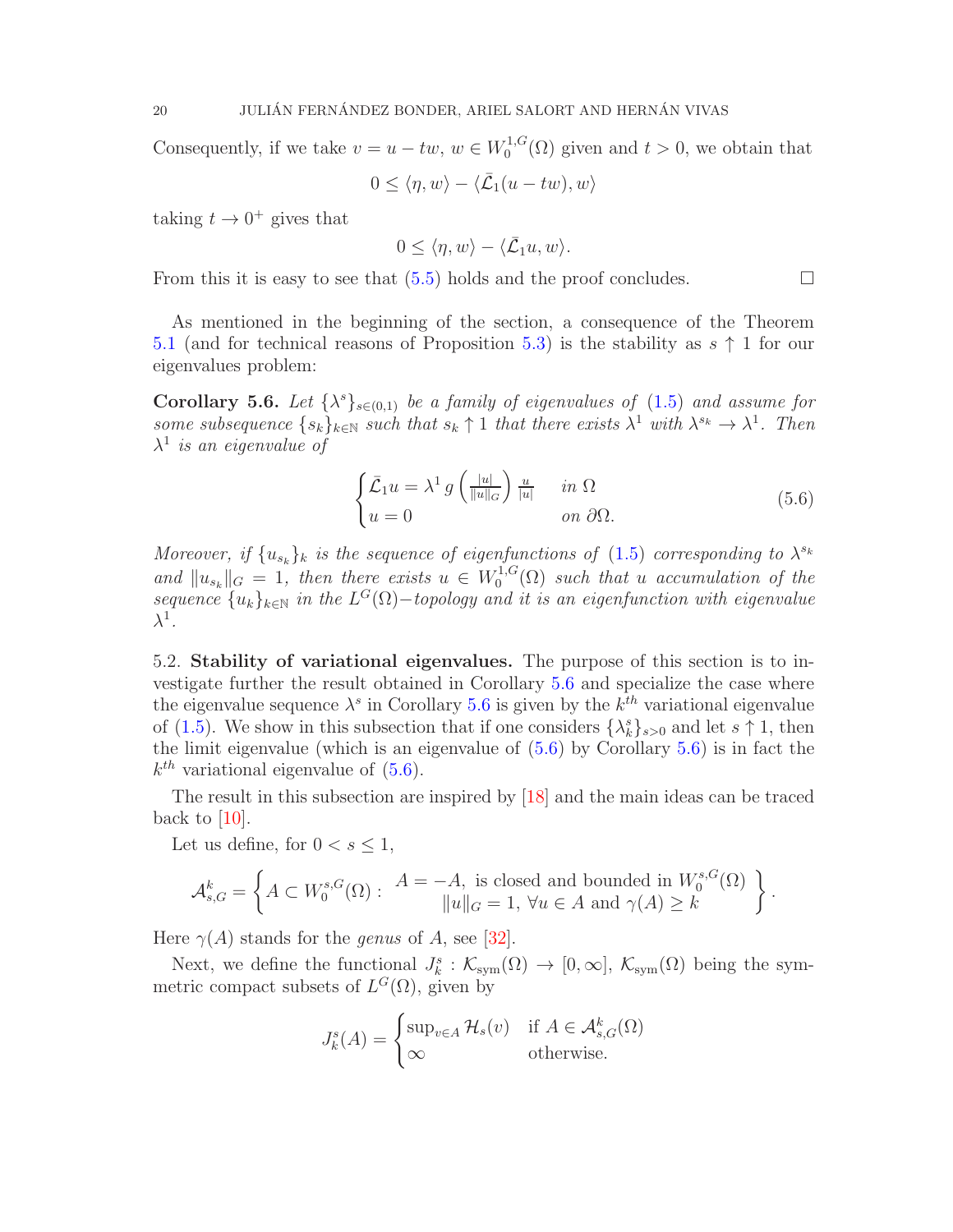<span id="page-20-3"></span>With these notations, observe that the  $k^{th}$  variational eigenvalue of  $(1.5)$  is then given by

$$
\lambda_k^s = \inf_{A \in \mathcal{K}_{sym}(\Omega)} J_k^s(A). \tag{5.7}
$$

<span id="page-20-0"></span>**Theorem 5.7.** For any  $k \in \mathbb{N}$ , the sequence  $\{J_k^s\}_{s>0}$  is equicoercive,  $\Gamma$ -lim  $\inf_{s \uparrow 1} J_k^s \geq$  $\bar{J}_k$  and

$$
\lim_{s \uparrow 1} \left( \inf_{A \in \mathcal{K}_{sym}(\Omega)} J^s_k(A) \right) = \inf_{A \in \mathcal{K}_{sym}(\Omega)} \bar{J}_k(A),
$$

where

$$
\bar{J}_k(A) = \begin{cases} \sup_{v \in A} \mathcal{H}_{1,\bar{G}}(v) & \text{if } A \in \mathcal{A}_{1,G}^k(\Omega) \\ \infty & \text{otherwise} \end{cases}
$$

and  $\bar{G}$  is the Young function given in [\(5.3\)](#page-16-1).

Proof. The proof is divided into three steps.

Step1: equicoercivity.

Let  $A \subset \{J_k^s \leq \mu\}$ , then  $A \in \mathcal{A}_{s,G}^k$  and

<span id="page-20-1"></span>
$$
\mathcal{H}_s(v) \le \mu \quad \text{for all } v \in A. \tag{5.8}
$$

Take now  $s_0 \in (0,1)$  fixed, we can assume that  $s_0 < s < 1$ . Then, by [\[12,](#page-23-3) Theorem 5.2 and Theorem 6.1], we have that

<span id="page-20-2"></span>
$$
\mathcal{H}_{s_0}(v) \le C \mathcal{H}_s(v) \tag{5.9}
$$

with C independent of s.

From  $(5.8)$  and  $(5.9)$  we have  $\mathcal{H}_{s_0}(v) \leq C$  for every  $v \in A$  where C depends only on  $\mu$ ,  $s_0$ , G and Ω. We define

$$
K := \{ v \in L^G(\Omega) : \mathcal{H}_{s_0}(v) \le C \}.
$$

By the Sobolev embedding (see  $[12,$  Theorem 3.1]), we obtain that K is compact in  $L^G(\Omega)$ , so  $\{J^s_k \leq \mu\} \subset \{A \in \mathcal{K}(\Omega) : A \subset K\}$  which is a compact subset of  $\mathcal{K}(\Omega)$ , so that the family  $J_k^s$  is equicoercive.

Step 2:  $\Gamma$  – lim inf.

Let  $A_0 \in \mathcal{K}(\Omega)$  and  $\{A_s\}_{s>0} \subset \mathcal{K}(\Omega)$  be a sequence such that  $A_s \to A_0$   $(s \uparrow 1)$  in Hausdorff distance. We shall prove that

$$
\liminf_{s \uparrow 1} J_k^s(A_s) \ge \bar{J}_k(A_0).
$$

Without loss of generality, we may assume that there exists a constant  $C > 0$ such that  $J_k^s(A_s) < C$  for every  $s \in (0,1)$ . Observe that this implies that  $A_s \in \mathcal{A}_{s,G}^k$ .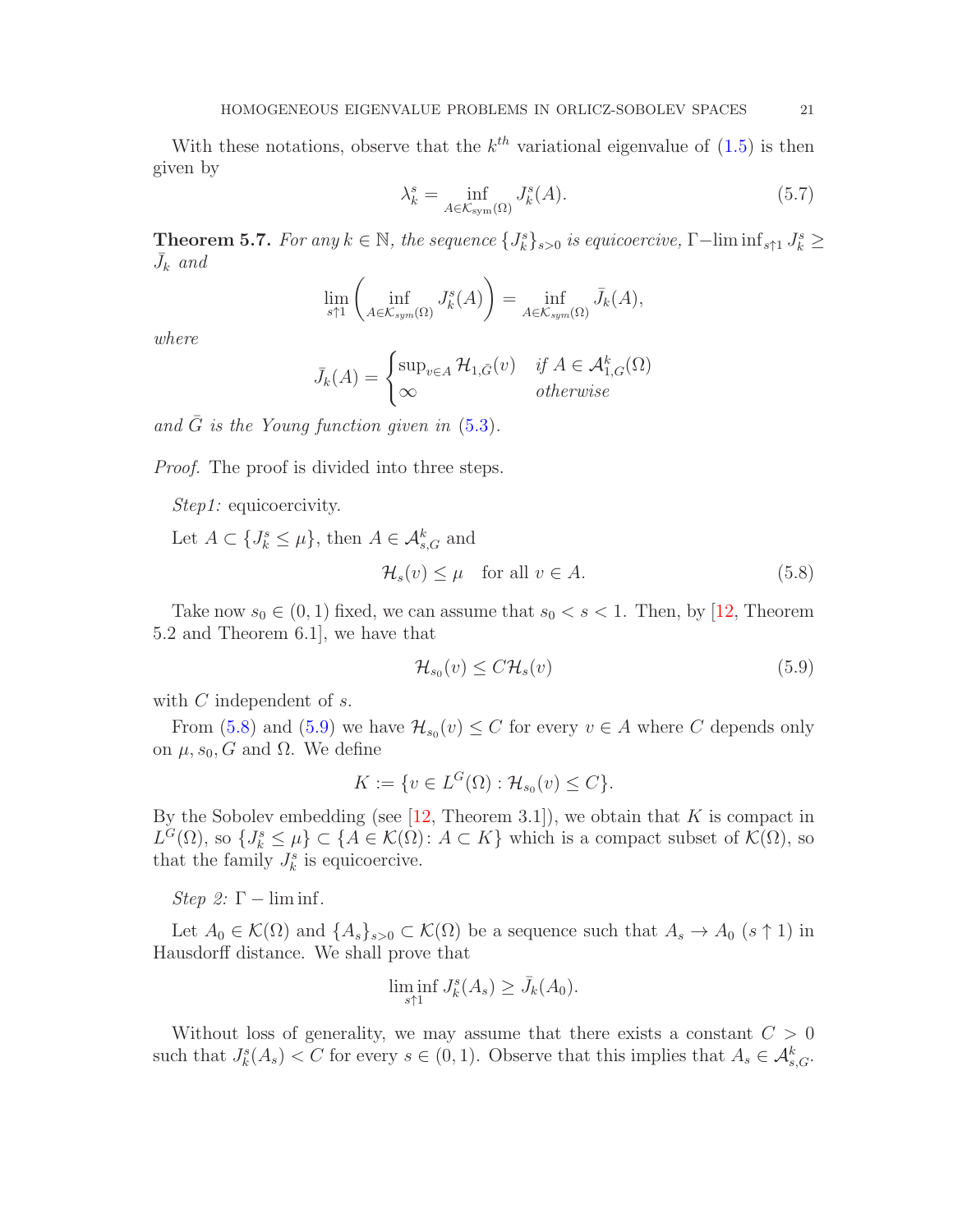We will show  $\gamma(A_0) \geq k$ . To this end, take an open neighborhood N of  $A_0$  in  $L^G(\Omega)$  such that  $\gamma(A_0) = \gamma(\overline{N})$ . Since  $A_s \to A_0$  in Hausdorff distance,  $A_s \subset N$  for any s sufficiently close to 1. Therefore, by the monotonicity of the genus we get

$$
k \le \gamma(A_s) \le \gamma(\overline{N}) = \gamma(A_0).
$$

Now, for any  $u \in A_0$  there exists a sequence  $u_s \in A_s$  such that  $u_s \to u$  in  $L^G(\Omega)$ . By Proposition [5.3](#page-17-0) we have that

$$
\mathcal{H}_{1,\bar{G}}(u)\leq \liminf_{s\uparrow 1}[u_s]_{s,G}\leq \liminf_{s\uparrow 1}\sup_{v\in A_s}[v]_{s,G}=\liminf_{s\uparrow 1}J_k^s(A_s)
$$

for all  $u \in A_0$ . Taking supremum we obtain the desired result.

Step 3: In light of the previous two steps, it is easy to see that it only remains to prove that

$$
\limsup_{s \uparrow 1} \left( \inf_{A \in \mathcal{K}(\Omega)} J^s_k(A) \right) \le \inf_{A \in \mathcal{K}(\Omega)} \bar{J}_k(A).
$$

We fix  $\delta > 0$  small and let  $A_0 \in \mathcal{K}(\Omega)$  be such that

$$
\inf_{A \in \mathcal{K}(\Omega)} \bar{J}_k(A) \ge \bar{J}_k(A_0) - \delta
$$

Since  $A_0$  is compact in  $L^G(\Omega)$ , there exist  $u^1, u^2, \ldots, u^m \in A_0$  such that

$$
A_0 \subset \bigcup_{i=1}^m B_{L^G(\Omega)}(u^i, \delta).
$$

Recall that  $W_0^{1,\bar{G}}$  $W_0^{1,G}(\Omega) = W_0^{1,G}$  $N_0^{1,G}(\Omega) \subset W_0^{s,G}$  $\int_0^{s,G}(\Omega)$  and that  $||u^i||_{s,G} \to ||\nabla u^i||_{\bar{G}}$  as  $s \uparrow 1$ for every  $i = 1, \ldots, m$ .

Next, for every  $n \in \mathbb{N}$ , we define

$$
C = \overline{\text{Co}(\{\pm u^i; i=1,\ldots,m\})},
$$

where  $Co(A)$  is the convex hull of the set A.

Note that  $C \subset L^G(\Omega)$  is compact.

We denote by  $\Pi$  the projection onto C, for the norm of  $L^G(\Omega)$ . That is  $\Pi: L^G(\Omega) \to$  $L^G(\Omega)$  such that  $\Pi v \in C$  and

$$
\|\Pi v - v\|_G \le \inf_{u \in C} \|u - v\|_G.
$$

Observe that  $\Pi$  is well defined since C is compact and  $\|\cdot\|_G$  is uniformly convex. Moreover, Π is Lipschitz with Lipschitz constant 1.

Now, we want to prove that  $\Pi(A_0)$  is far from 0. To this end, if  $v \in A_0$ , we have that there exists  $i \in \{1, ..., m\}$  such that  $||v - u^i||_G < \delta$ . Therefore

$$
\|\Pi v\|_G \ge \|u^i\|_G - \|\Pi u^i - u^i\|_G - \|\Pi v - \Pi u^i\|_G \ge 1 - \delta.
$$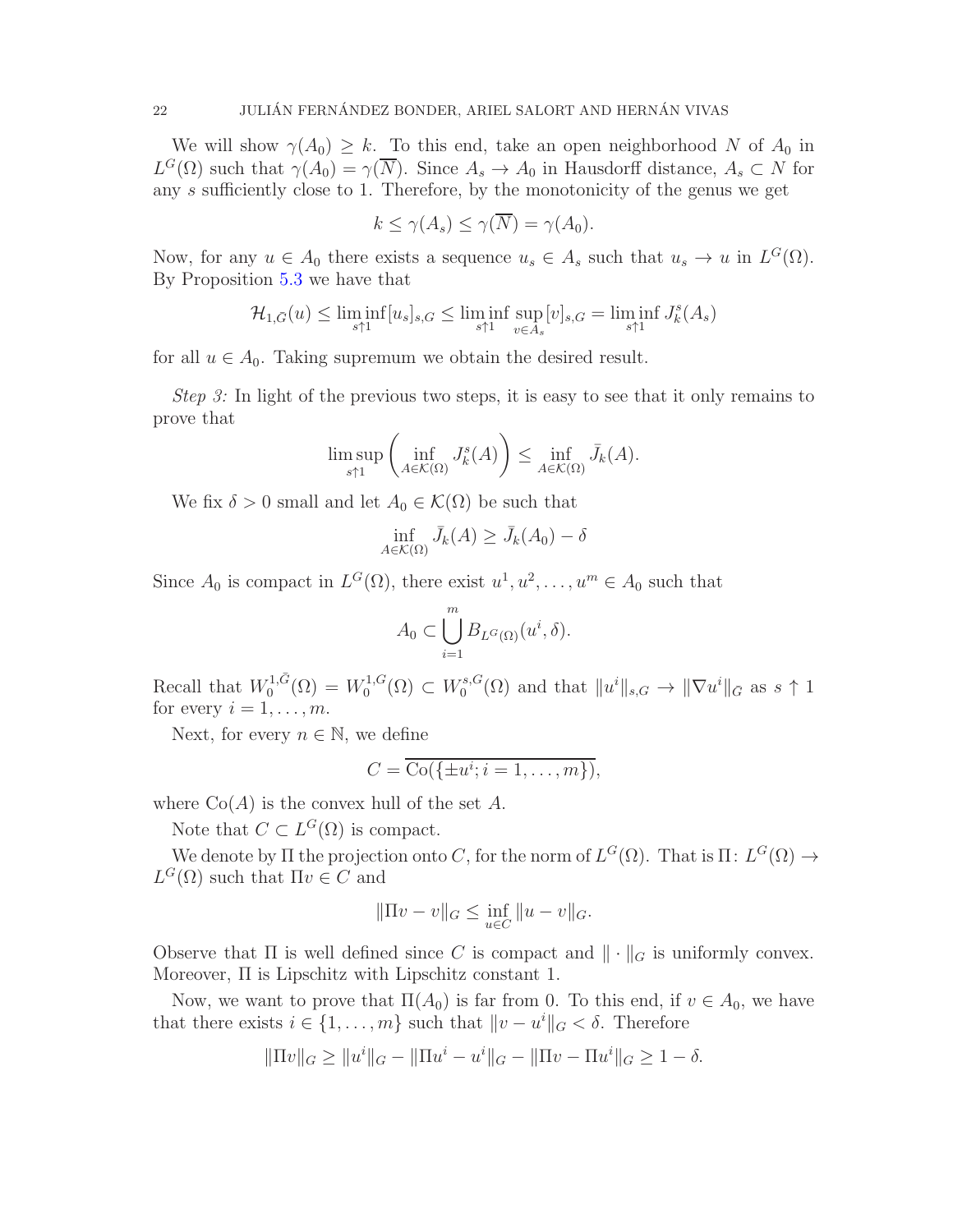So,  $\Pi(A_0) \subset C - B(0, 1 - \delta)$  and, since  $C \in \mathcal{K}(\Omega)$ , it follows that  $\Pi(A_0) \in \mathcal{K}(\Omega)$ and  $\gamma(\Pi(A_0)) \geq k$ , therefore if we define

$$
\tilde{A}_0 := \left\{ \frac{v}{\|v\|_G} : v \in \Pi(A_0) \right\},\
$$

we get that  $\tilde{A}_0 \in \mathcal{A}^k_{s,G}(\Omega)$ .

Now, for every  $v \in \Pi(A_0) \subset C$ , we obtain

$$
\mathcal{H}_s\left(\frac{v}{\|v\|_G}\right) = \frac{1}{\|v\|_G} \mathcal{H}_s(v) \le \frac{1}{1-\delta} \sup_{v \in C} \mathcal{H}_s(v) \le \frac{1}{1-\delta} \max_{1 \le i \le m} \mathcal{H}_s(u^i).
$$

So,

$$
J_s^k(\tilde{A}_0) \le \frac{1}{1-\delta} \max_{1 \le i \le m} \mathcal{H}_s(u^i).
$$

As a consequence,

$$
\limsup_{s \uparrow 1} (\inf J_s^k) \le \limsup_{s \uparrow 1} J_s^k(\tilde{A}_0)
$$
\n
$$
\le \frac{1}{1 - \delta} \max_{1 \le i \le m} \mathcal{H}_{1,\bar{G}}(u^i)
$$
\n
$$
\le \frac{1}{1 - \delta} \sup_{A_0} \mathcal{H}_{1,\bar{G}}
$$
\n
$$
\le \frac{1}{1 - \delta} (\inf \bar{J}^k + \delta).
$$

The conclusion of step 3 follows by letting  $\delta \to 0$ .

<span id="page-22-4"></span>Corollary 5.8. An immediate corollary of Theorem [5.7](#page-20-0) is the fact that for any fixed  $k \in \mathbb{N}$  the  $k^{th}$  variational eigenvalue  $\lambda_k^s$  of [\(1.5\)](#page-2-1) converges as s  $\uparrow$  1 the the  $k^{th}$ variational eigenvalue of the limit equation [\(1.6\)](#page-3-0).

Acknowledgements. This work was partially supported by CONICET under grant PIP No. 11220150100032CO, by ANPCyT under grants PICT 2016-1022 and PICT 2019-3530 and by the University of Buenos Aires under grant 20020170100445BA.

All three authors are members of CONICET.

#### **REFERENCES**

- <span id="page-22-0"></span>[1] Applebaum, D., Lévy processes — From Probability to Finance and Quantum Groups, Notices AMS 51 (2004), 1336-1347. [1](#page-0-0)
- <span id="page-22-1"></span>[2] Alberico, A., Cianchi, A., Pick, L., Slaviková, L. (2021). On fractional Orlicz-Sobolev spaces. Analysis and Mathematical Physics, 11(2), 1-21. [2,](#page-1-2) [6](#page-5-4)
- <span id="page-22-3"></span>[3] Alberico, A., Cianchi, A., Pick, L., Slaviková, L., On the limit as  $s \to 1^-$  of possibly nonseparable fractional Orlicz-Sobolev spaces. Rendiconti Lincei-Matematica e Applicazioni, 31(4), 879-899. (2021). [3](#page-2-3)
- <span id="page-22-2"></span>[4] Bahrouni, S., Salort, A., Neumann and Robin type boundary conditions in Fractional Orlicz-Sobolev spaces. ESAIM: Control, Optimisation and Calculus of Variations, 27, S15. [2](#page-1-2)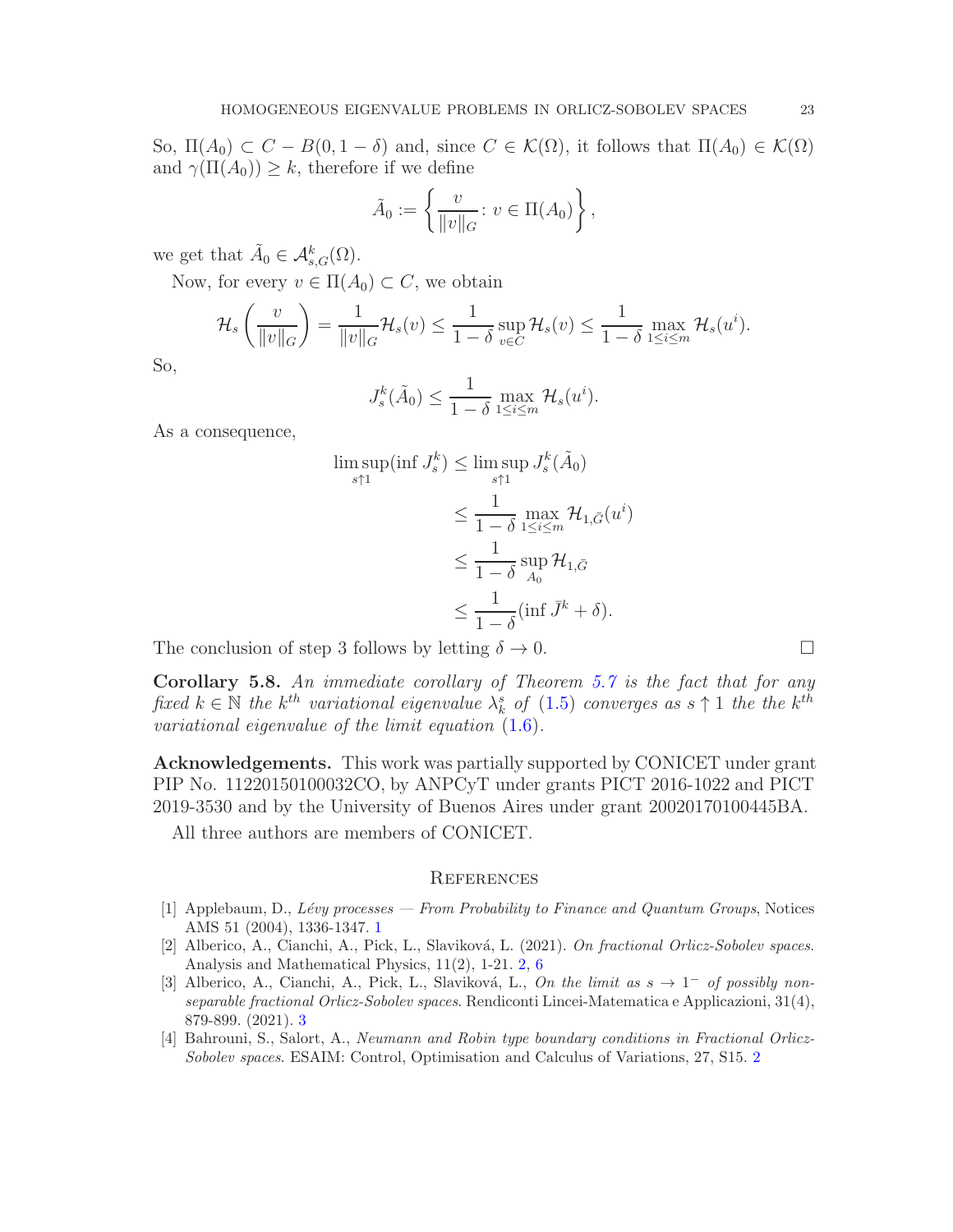## <span id="page-23-13"></span>24 JULIÁN FERNÁNDEZ BONDER, ARIEL SALORT AND HERNÁN VIVAS

- <span id="page-23-14"></span>[5] Bourgain, J., Brezis, H., Mironescu, P., Another look at Sobolev spaces. (2001): 439-455. [3](#page-2-3)
- <span id="page-23-1"></span>[6] Bourgain, J., Brezis, H., Mironescu, P., Limiting embedding theorems for  $W^{s,p}$  when  $s \uparrow 1$  and applications. Journal d'Analyse Mathématique,  $87(1)$ , 77-101. (2002). [3](#page-2-3)
- <span id="page-23-20"></span>[7] Bucur, C., Valdinoci, E., Nonlocal diffusion and applications. Vol. 1. Switzerland: Springer International Publishing, 2016. [1](#page-0-0)
- <span id="page-23-17"></span>[8] Brezis, H., Functional analysis, Sobolev spaces and partial differential equations. Springer Science & Business Media. (2010). [13](#page-12-1)
- [9] Cantizano, N., Salort, A. , Spedaletti, J. Continuity of solutions for the G-Laplacian operator. Proceedings of the Royal Society of Edinburgh Section A: Mathematics, 1-28. [11](#page-10-1)
- <span id="page-23-23"></span>[10] Thierry Champion and Luigi De Pascale, Asymptotic behaviour of nonlinear eigenvalue problems involving p−laplacian-type operators, Proceedings of the Royal Society of Edinburgh 137A (2007), 1179–1195. [20](#page-19-2)
- <span id="page-23-0"></span>[11] Cont, R., Tankov, P., Financial Modelling With Jump Processes, Financial Mathematics Series. Chapman & Hall/CRC, Boca Raton, FL, 2004. [1](#page-0-0)
- <span id="page-23-3"></span>[12] Fern´andez Bonder, J., Salort, A., Fractional order Orlicz-Sobolev spaces. Journal of Functional Analysis 277.2 (2019): 333-367. [2,](#page-1-2) [3,](#page-2-3) [6,](#page-5-4) [17,](#page-16-4) [18,](#page-17-4) [21](#page-20-3)
- <span id="page-23-9"></span>[13] Fernández Bonder, J., Pinasco, J. P., Salort, A., *Quasilinear eigenvalues*. Rev. Un. Mat. Argentina 56 (2015), no. 1, 1–25 [2](#page-1-2)
- <span id="page-23-19"></span>[14] Fernández Bonder, J., Pérez-Llanos, M., Salort, A., A Hölder infinity Laplacian obtained as limit of Orlicz fractional Laplacians Revista Matemática Complutense DOI: 10.1007/s13163-021-00390-2 [12](#page-11-1)
- <span id="page-23-15"></span>[15] Fern´andez Bonder, J., Salort, A., Magnetic fractional order Orlicz-Sobolev spaces. Studia Math. 259 (2021), no. 1, 1–24. [3](#page-2-3)
- <span id="page-23-4"></span>[16] Fernández Bonder, J., Salort, A., Vivas, H., *Interior and up to the boundary regularity for the* fractional g-Laplacian: the convex case. arXiv preprint arXiv:2008.05543 (2020). [2](#page-1-2)
- <span id="page-23-6"></span>[17] Fernández Bonder, J., Salort, A., Vivas, H., Global Hölder reglarity for eigenfunctions of the fractional g-Laplacian. arXiv preprint arXiv:2112.00830 (2020). [2](#page-1-2)
- <span id="page-23-22"></span>[18] Fernández Bonder, J., Silva, A. and Spedaletti, J. Gamma convergence and asymptotic behavior for eigenvalues of nonlocal problems. Discrete and Continuous Dynamical Systems, 41 (2021), no. 5, pp. 2125–2140. [20](#page-19-2)
- <span id="page-23-12"></span>[19] Franzina, G., Lindqvist, P., An eigenvalue problem with variable exponents. Nonlinear Analysis: Theory, Methods & Applications 85 (2013): 1-16. [2](#page-1-2)
- <span id="page-23-7"></span>[20] García-Huidobro, M., Le, V. K., Manásevich, R., Schmitt, K., On principal eigenvalues for quasilinear elliptic differential operators: an Orlicz-Sobolev space setting. Nonlinear Differential Equations and Applications NoDEA, 6(2), 207-225. (1999). [2](#page-1-2)
- <span id="page-23-5"></span><span id="page-23-2"></span>[21] Garofalo, N., Fractional thoughts. arXiv preprint arXiv:1712.03347 (2017). [1](#page-0-0)
- [22] Giacomoni, J., Kumar, D., Sreenadh, K., Boundary regularity results for strongly nonhomogeneous (p, q)−fractional problems. arXiv e-prints (2021): arXiv-2102. [2](#page-1-2)
- <span id="page-23-8"></span>[23] Gossez, J.P., Mansevich, R. On a nonlinear eigenvalue problem in OrliczSobolev spaces. Proceedings. Section A, Mathematics-The Royal Society of Edinburgh, 132(4), 891. (2002). [2](#page-1-2)
- <span id="page-23-16"></span>[24] Krasnoselskiĭ, M., Rutickiĭ, J., Convex functions and Orlicz spaces. P. Noordhoff Ltd., Groningen, 1961. [7](#page-6-6)
- <span id="page-23-18"></span><span id="page-23-10"></span>[25] Lamperti, J., On the isometries of certain function-spaces, Pacific J. Math, 8(3) (1958), 459- 466. 7 [11](#page-10-1)
- [26] Lindqvist, P., A nonlinear eigenvalue problem. Topics in mathematical analysis, 3, 175-203. (2008). [2](#page-1-2)
- <span id="page-23-21"></span><span id="page-23-11"></span>[[2](#page-1-2)7] Lindqvist, P. Notes on the p-Laplace equation (No. 161). University of Jyväskylä. (2017). 2
- [28] Motreanu, D., Motreanu, V., Papageorgiou N., Topological and Variational Methods with Applications to Nonlinear Boundary Value Problems, Springer-Verlag New York (2014) [16](#page-15-2)